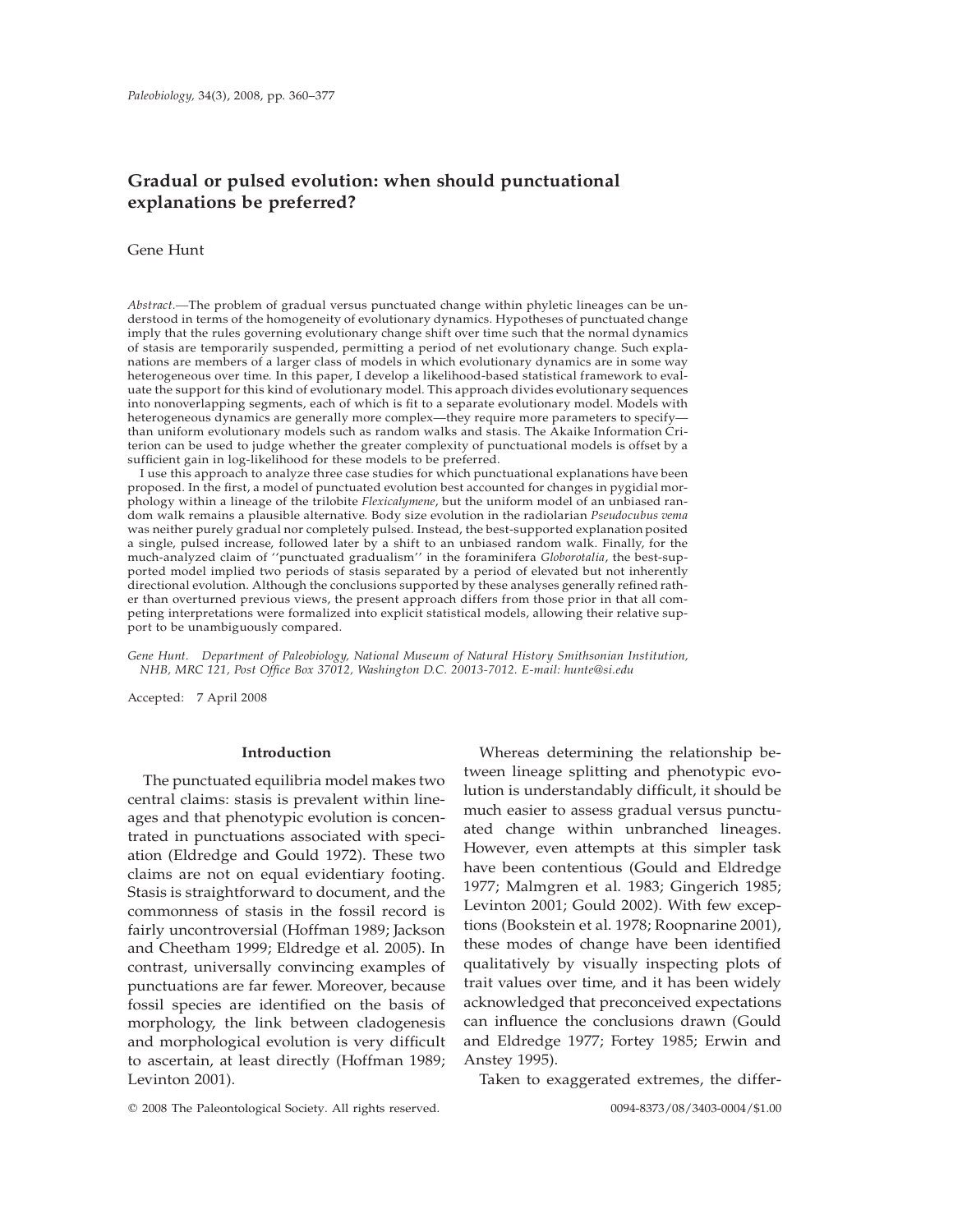ences between gradual and punctuational patterns are clear: for the former, all rates of change are equal; for the latter, all rates are either zero (stasis) or high (punctuations), with instances of stasis outnumbering punctuations. However, even if these simplified versions of gradualism and punctuation were fair (which they are not), their greater defect is that they are not directly useful because real evolutionary sequences never show such clearcut patterns. Instead, fossil lineages always show a mixture of slower and faster rates of change. How rapid is punctuation, and how sluggish is stasis? There seems to be no nonarbitrary way to answer this question, and therefore it may not be surprising that the same data sets could yield conflicting evolutionary interpretations.

I propose that this question of gradual versus pulsed evolution within lineages can be framed such that the preference for different evolutionary models is not arbitrary, or simply a restatement of prior beliefs. The key to this reformulation is the recognition that although punctuations have implications for the distribution of evolutionary rates, more fundamentally they are claims about the homogeneity of evolution. Essentially, punctuational explanations posit that intervals of accelerated evolution differ qualitatively from normal evolutionary dynamics. Numerous mechanisms have been proposed to account for these two regimes of punctuation and stasis, but what matters is that punctuations are postulated to represent evolutionary change that is governed by a different set of rules than those that operate during stasis. Testing claims of punctuation therefore ought to assess the fit of models incorporating this kind of heterogeneity versus reasonable models for which evolutionary dynamics are uniform, as in, for example, a simple random walk. It is very important to note that uniform dynamics generally do not imply absolutely constant evolutionary rates; all useful homogeneous models produce evolutionary trajectories with varying rates. Consequently, models of pulsed evolutionary change will outperform homogenous models when the amount and temporal distribution of rate variation could not plausibly obtain unless the rules governing evolutionary divergence shifted within an evolving lineage.

In this paper, I present a framework to evaluate statistically the general class of models with heterogeneous evolutionary dynamics, with a focus on those that imply punctuated change. This approach extends a previous treatment of modes of evolution as statistical models (Hunt 2006), and the first section of this paper briefly reviews how the traditionally recognized modes of evolutionary change—directional change, random walk, and stasis—can be analyzed as statistical models. Next, I describe how this approach can be generalized to incorporate models in which evolutionary dynamics shift at one or more points in time, as in notions of punctuated evolutionary change. The last section of this paper applies this general approach to analyze three case studies for which the claim of punctuated evolution has been made, and then assesses the robustness of the results with respect to age model error.

In general, these analyses find substantial support for shifting dynamics models in real paleontological sequences. The interpretations that result are generally refinements of previous views, rather than radical revisions. In each example considered, however, the differences between competing explanations are clarified by their conversion to explicit statistical models, allowing the relative merit of differing interpretations to be judged.

#### **Homogenous Evolutionary Dynamics**

Models with shifting evolutionary dynamics are elaborations of simpler models in which evolutionary rules do not change over time. Thus, dealing with shifting dynamics requires first an overview of homogeneous evolutionary models. In this section, I review three kinds of homogeneous evolutionary modes: directional change, unbiased random walk, and stasis. The first two modes have their basis in the general random walk model (Hunt 2006), and the last follows the formulation of stasis by Sheets and Mitchell (2001). What follows is a brief summary of statistical inference using these models; further details and derivations are given by Hunt (2006). Although I focus on these standard modes of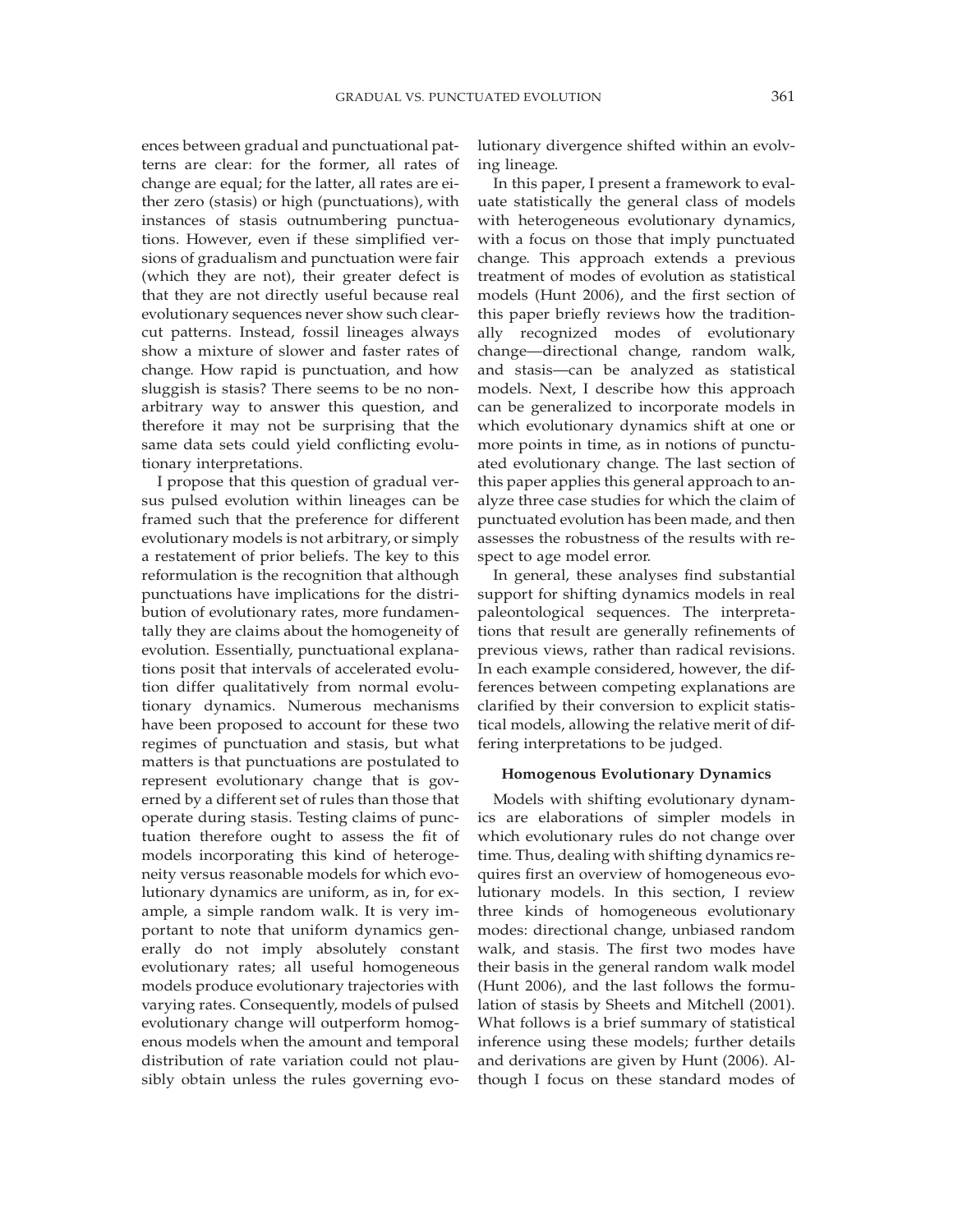evolutionary change (Gingerich 1993; Roopnarine et al. 1999), other specified models can be substituted readily.

# Directional Evolution and Random Walks

The general random walk (see Hunt 2004, 2006) is useful for modeling both directional evolutionary change and unbiased random walks. This model imagines time in discrete increments, during each of which an evolutionary transition is drawn at random from a distribution of evolutionary ''steps.'' The absolute timing between steps does not matter, so long as they are much more finely spaced than the temporal resolution of the fossil samples. Under these conditions, the long-term dynamics of an evolving lineage only depend on the mean ( $\mu_{\text{step}}$ ) and variance ( $\sigma_{\text{step}}^2$ ) of the step distribution. Specifically, the expected change in traits after *t* time steps is normally distributed with mean  $t\mu_{step}$  and variance  $t\sigma_{\rm step}^2$ . For real data, the variance is increased by the sampling error in estimating trait means (Hunt 2006).

For non-zero values of  $\mu_{\text{step}}$ , the general random walk is inherently directional with the sign and strength of the evolutionary trend determined by  $\mu_{step}$ . Trait values will tend to increase over time if  $\mu_{step}$  is positive and decrease if  $\mu_{step}$  is negative. When  $\mu_{step}$  is exactly zero, the general random walk reduces to the special case of an unbiased random walk that, on average, produces no net evolutionary trends. Thus, this relatively simple model can, depending on the value of the  $\mu_{step}$  parameter, produce either directional change or random walks.

#### Stasis

The term stasis is used to describe a pattern of limited net evolutionary change over time (Eldredge et al. 2005), and this qualitative notion has been translated into several different quantitative models (Gingerich 1993; Roopnarine 2001). Here I follow the parameterization of Sheets and Mitchell (2001) in imagining an evolutionary optimum  $(\theta)$ , around which evolutionary fluctuations occur with a variance of  $\omega$ . Trait values are distributed normally around a central value and evolutionary divergence does not accrue over time. Regardless of the time separating ancestral and descendant populations, the expected trait value of the descendant population is normally distributed with mean  $\theta$  and variance  $\omega$  (Hunt 2006). As with the general random walk, sampling error also contributes variance to the expected evolutionary divergence for real data (Hunt 2006). Although this stasis model and the general random walk both have mean and variance parameters, these parameter pairs refer to different distributions. The stasis parameters ( $\theta$  and  $\omega$ ) characterize the distribution of actual trait values, whereas  $\mu_{step}$  and  $\sigma^2$ <sub>step</sub> of the general random walk specify the mean and variance of evolutionary increments.

Of those proposed, this formulation of stasis is probably the simplest and most analytically tractable. Despite its simplicity, this model often provides a good fit to real paleontological time series (Hunt 2006, 2007). In fact, this model may be unduly favored when evolutionary changes are small because it has the same mathematical form as sampling noise (Sheets and Mitchell 2001; Hannisdal 2006). Stasis modeled in this way also resembles a special case of an Ornstein-Uhlenbeck process (Hansen 1997) with a very strong restraining force. Such models are sometimes adopted in studies of stabilizing selection and macroevolution (Hansen and Martins 1996; Hansen 1997; Martins et al. 2002; Butler and King 2004; Hunt et al. 2008).

#### Fitting and Comparing Models

For all three homogenous modes of evolution, expected evolutionary divergences are normally distributed with means and variances that depend on evolutionary parameters and magnitudes of sampling error. This predicted probability density is sufficient to compute log-likelihoods of evolutionary transitions. The best estimates for model parameters are those that maximize the likelihood of observed evolutionary transitions. The loglikelihood also serves as a convenient measure of the goodness-of-fit of any model to real data. This fitting process—determining parameter estimates and log-likelihoods—is described in detail by Hunt (2006).

Fitting models and comparing models are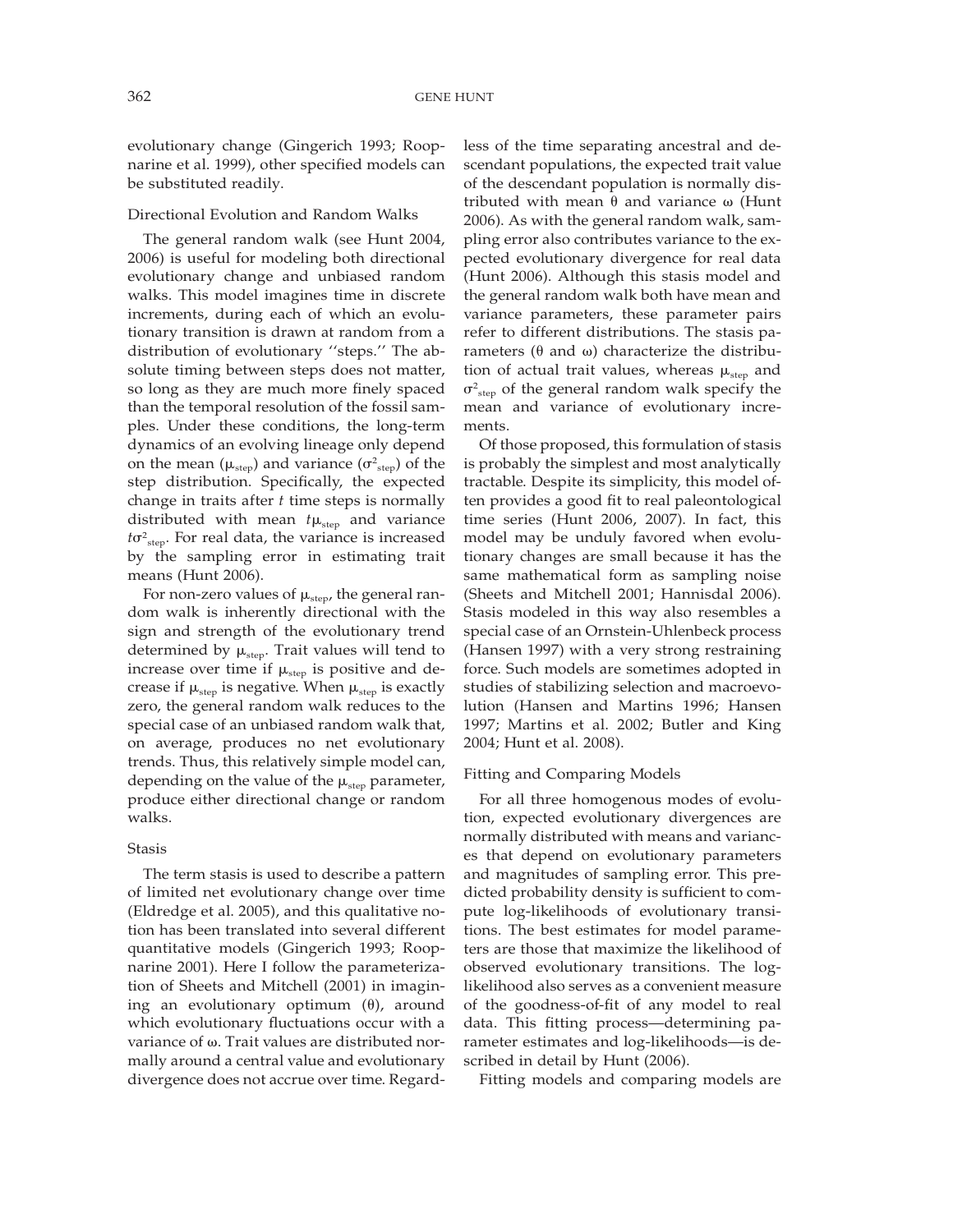usually separate steps of statistical inference. Once several candidate models are fit to the same data, it is desirable to compare their performances as explanations for the phenomena under study. Because models with more parameters generally fit data better than those with fewer parameters, these comparisons must account for model complexity. At present, one of the most useful means of balancing goodness-of-fit and model complexity is achieved by using the Akaike Information Criterion (AIC; Akaike 1974), which is computed as  $-2 \log(L) + 2K$ , where  $\log(L)$  is log-likelihood and *K* is the number of free parameters in the model. In practice, it is preferable to use a bias-corrected form of the AIC to prevent over-fitting (Hurvich and Tsai 1989; Anderson et al. 2000):

$$
AIC_{C} = AIC + (2K[K + 1])/ (n - K - 1),
$$

where *n* is sample size (the number of evolutionary transitions). The AIC represents the amount of information lost in approximating reality with a particular model (Anderson et al. 2000), and therefore the model with the lowest AIC score is preferred. The relative support for different models can be quantified as Akaike weights, which are computed from the differences between each AIC score and the score for the best model:  $\Delta_i$  = AIC<sub>*i*</sub>  $min(AIC)$ ; either AIC or AIC<sub>c</sub> values can be used in this calculation. The weight for each of *G* models is computed as

$$
w_i = \exp\left(-\frac{1}{2}\Delta_i\right) / \left[\sum_{j=1}^G \exp\left(-\frac{1}{2}\Delta_j\right)\right].
$$

Akaike weights sum to one and are a convenient means of summarizing the proportion of total evidential support each model receives (Anderson et al. 2000). It is a great advantage of likelihood-based methods that there are well grounded statistical means for judging the success of different models.

#### **Shifting Evolutionary Dynamics**

Adding a shift in dynamics to an evolving lineage represents a straightforward elaboration of homogenous dynamics. This class of models divides an observed evolutionary sequence into two or more segments, each of which evolves according to its own evolutionary dynamic. Segments may evolve according to different evolutionary modes, as in a lineage that evolves directionally at first but then experiences stasis. Or, the same general mode of evolution may apply but with distinct parameter values in each segment, for example a directional random walk that shows first increasing ( $\mu_{\text{step}} > 0$ ) and then decreasing ( $\mu_{\text{step}}$  $(0)$  evolutionary trends.

#### Statistical Inference

Clearly, determining exactly when in a sequence evolutionary dynamics change is a crucial part of any shifting dynamics model. If we set aside this question temporarily and assume the shift point or points are given, statistical inference of shifting dynamics models is not different from inferring dynamics in a set of different sequences (Hunt 2006). The models are optimized separately by segment, yielding parameter estimates and log-likelihoods for each. Because the dynamics within each segment are assumed to be independent of the others, the total log-likelihood of a sequence is simply the sum of the log-likelihoods of its constituent segments (see Wagner 2000 for an analogous analytical approach for assessing heterogeneity in fossil occurrences).

In fitting these models, it is necessary to specify what kind of shifting dynamics are hypothesized, including the number of independently evolving segments and the general form of morphological evolution in each segment. Different kinds of shifting dynamics are likely to vary substantially in performance, and appropriate models should be chosen carefully on the basis of the empirical and theoretical context of the lineage under study.

The important question of how to determine the timing of evolutionary shifts has so far been ignored. In rare circumstances, there may be a standing hypothesis about when shifts might occur. If so, these hypothesized shifts can be taken as part of the model. Much more often, however, there are no such a priori expectations, and it is more appropriate to treat shift points as free parameters of the model and estimate them from the data. As a result, the total number of parameters in a shifting dynamics model is equal to the sum of the parameters in each segment, plus an ad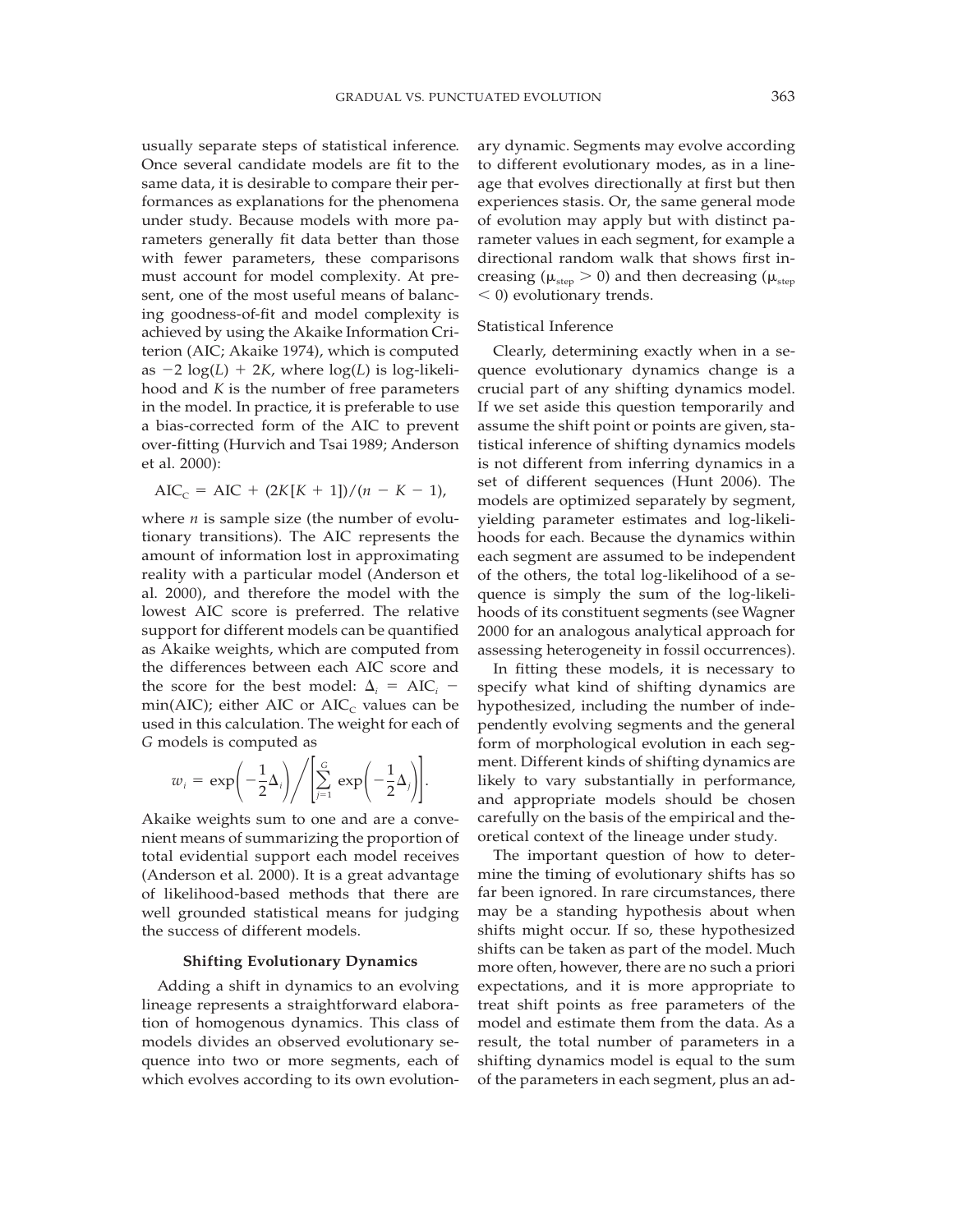ditional parameter for each shift that specifies its timing.

Optimal shift point parameters can be determined in a variety of ways. The approach I use here is simply to try all possible shift points and retain the one (or ones) most consistent with the data (i.e., yielding the highest log-likelihood). It is reasonable to set a minimum segment length as a constraint on the possible shift points to be evaluated. Very short segments do not permit confident estimation of models, and this constraint also reduces the number of shift points that need be considered, speeding up analysis of very long sequences. I have found that restricting segments to those with five samples or more works well in practice; allowing shorter segments sometimes produces spurious solutions for complex models (unpublished simulation results).

In addition to estimating when dynamics change, it is important to know how precisely shift points have been inferred. There are several means of computing confidence intervals within a likelihood framework. Here I use what are sometimes called profile confidence intervals (Kalinowski and Taper 2005). An approximate confidence region (at level  $1 - \alpha$ ) includes all model solutions with a likelihood ratio statistic within *C*/2 units of the maximum-likelihood solution, where *C* is the 1  $\alpha$  quantile of the chi-square distribution with degrees of freedom equal to the number of parameters of interest (Meeker and Escobar 1995). If the goal is to produce confidence intervals only for the shift points, the number of parameters is taken as the number of shift points, not the full number of parameters of the model (see Meeker and Escobar 1995). Ninety-five percent confidence intervals include all solutions within 1.92 log-likelihood units of the maximum-likelihood solution when there is one shift point, and within 3.00 units of log-likelihood when there are two shift points.

## Two Kinds of Punctuations

There are numerous conceivable models in which evolutionary dynamics shift within an evolving lineage. Many of these may be useful for paleobiological inference, but models that imply pulsed phenotypic change have generated particular interest. Punctuation is a three-phase model: lineages initially experience stasis, then undergo a period of rapid change after which stasis is resumed. In terms of analytic strategy, the best way to model punctuated change depends on the rapidity of the punctuation relative to the resolution of paleontological sampling.

*Unsampled Punctuations.* If the pulsed change is very rapid compared to the temporal spacing of samples, no samples of intermediate morphology are observed and the punctuation is inferred from a shift in morphology between two adjacent samples. This scenario can be modeled as a two-segment stasis model in which the trait optimum shifts abruptly between the two segments (Fig. 1A). In this scenario, a lineage initially experiencing stasis around a phenotype of  $\theta_1$  suddenly experiences stasis around a new optimum  $(\theta_2)$ , to which the phenotype immediately converges. Because the shift to the new optimum is instantaneous at the level of sampling resolution, this model is well suited for approximating rapid punctuations, but will poorly fit sequences with well-sampled transitional intervals.

Under this approach, only the beginning and ending stasis segments are modeled explicitly; the punctuation registers as the difference between two estimated optima. This is a reasonable strategy because it matches the preserved information; there is little point modeling in any detail a pulsed change that is not observed. In terms of microevolutionary scenarios, this model corresponds well to a situation in which a population follows an adaptive optimum that shifts rapidly relative to the temporal resolution of samples (e.g., the displaced optimum model of Estes and Arnold 2007).

*Sampled Punctuations.* When there are more than a few intermediate populations sampled within a putative punctuation interval, it becomes desirable to explicitly model the evolutionary change occurring within the transition zone. Punctuations are generally envisioned as periods of directional change, as opposed to non-directional oscillation or fluctuation. Therefore, a reasonable way to model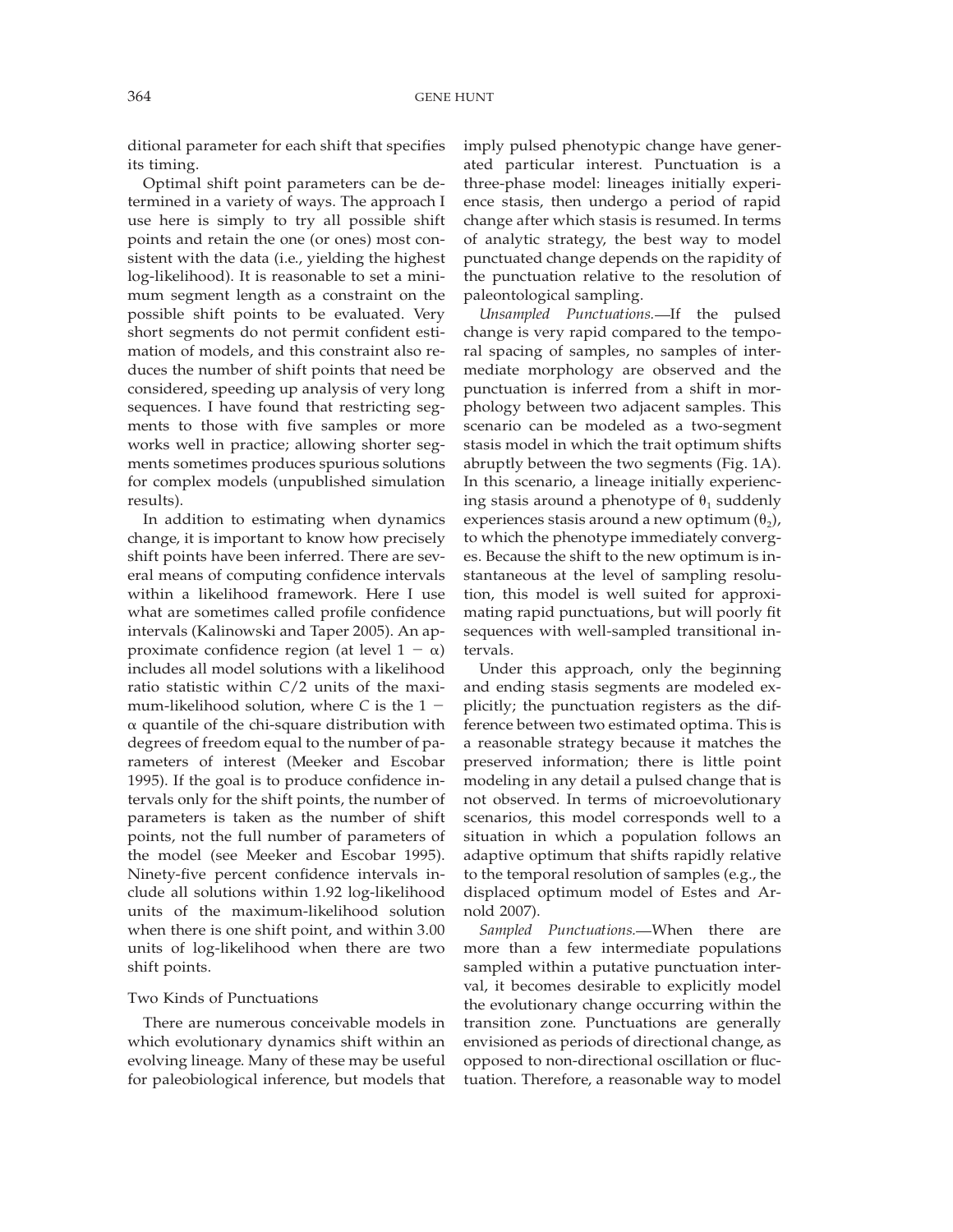

FIGURE 1. Illustrations of two kinds of punctuated change: unsampled punctuations (A), in which few or no intermediate populations are captured; and sampled punctuations (B), in which multiple populations from the transition interval are observed. Unsampled punctuations can be modeled effectively as two intervals of stasis with different optima ( $\theta_1$  and  $\theta_2$ ); the magnitude of punctuated change is determined by the difference in the two optimal values. For sampled punctuations, the interval of directional change is modeled explicitly as a general random walk inserted between two periods of stasis.

sampled punctuations is to insert a period of directional change (using a general random walk) in between two episodes of stasis (Fig. 1B). One could also relax the assumption of directionality and instead fit an unbiased random walk between the two intervals of stasis. Unbiased random walks produce accumulating but not inherently directional evolution, and this kind of punctuation might be thought of as a temporary relaxation of whatever processes limit evolutionary divergence during stasis. In either case, the transition interval is now sampled, and it is therefore reasonable to model its evolutionary dynamics.

As modeled here, all punctuations start and end in episodes of stasis. These two periods of stasis may be similar in their magnitudes of evolutionary fluctuations  $(\omega)$ , or these fluctuations may be greater before or after the evolutionary pulse. Because neither option seems strongly preferable a priori, I fit both versions in the examples that follow and retain whichever is better supported by the data.

Clearly, which kind of punctuation is most appropriate will depend on both the underlying evolutionary trajectory and the fineness with which it has been sampled. This dependence on resolution is entirely appropriate; few paleontological patterns are likely to appear the same at all scales of observation, and it is important that models and data operate at commensurate scales.

Analyses reported here were implemented in the R programming language (R Development Core Team 2007), using functions from the package *paleoTS* (Hunt 2008). This package can be downloaded and installed from within the R program in the usual way (see the documentation for the R software). For a given set of shift points, the model optimizations are quite fast—a few seconds or less, depending on the length of the sequence and the speed of the computer. However, with long sequences, there are many possible shift points to explore, and these analyses can take some time. The most time-consuming analysis involved a sequence of 95 samples and models with three segments, which took about 15 minutes to analyze on a relatively speedy desktop computer.

## **Case Studies**

### Punctuation in *Flexicalymene* Pygidia

Cisne et al. (1980) documented spatial and temporal variation in pygidial ring counts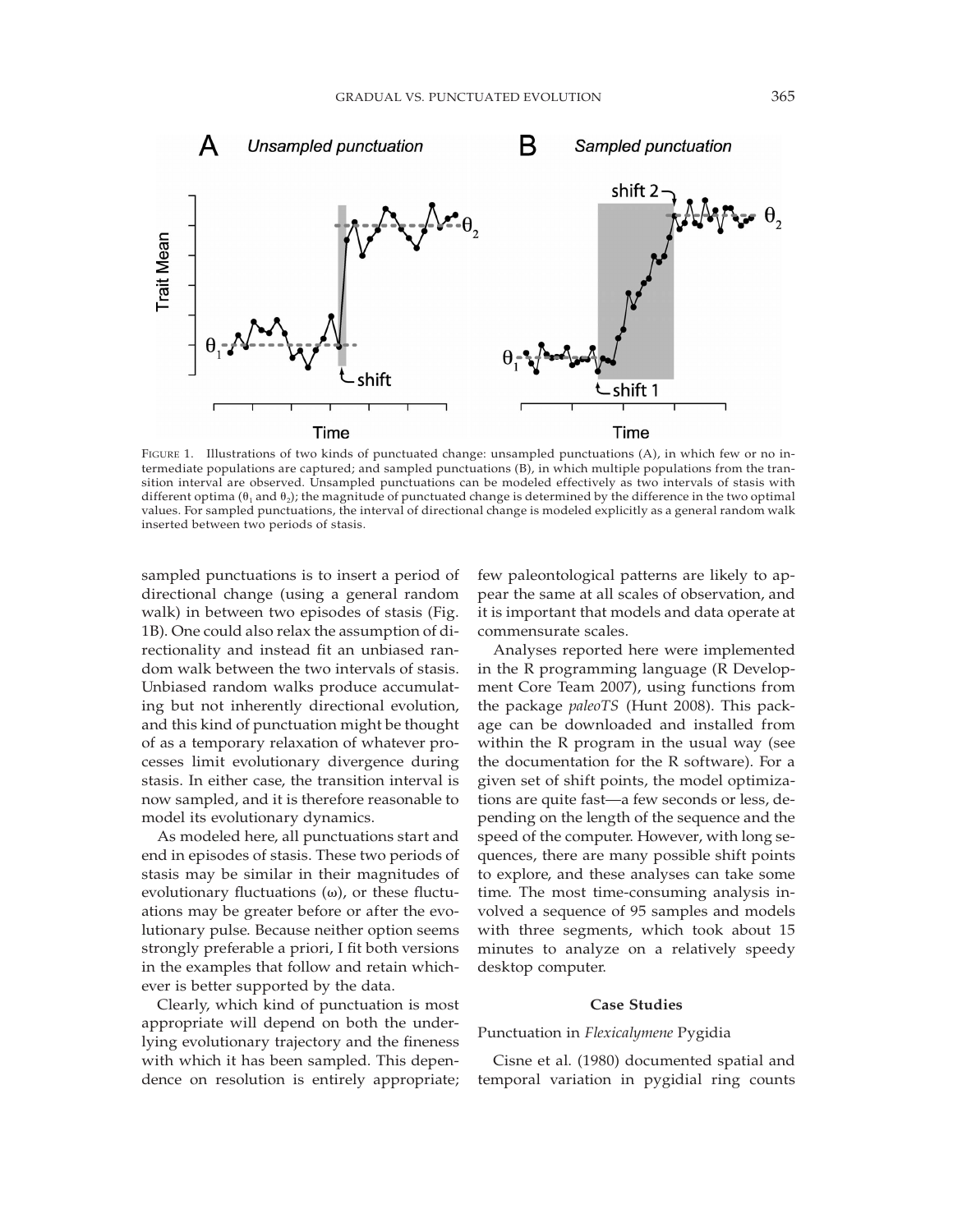

FIGURE 2. Mean number of pygidial axial rings in a stratigraphic sequence of the trilobite *Flexicalymene* (Cisne et al. 1980). The best-supported model for these data implies an unsampled punctuation event between the ninth and tenth samples (vertical gray rectangle); dashed horizontal lines indicate the estimated stasis optima ( $\theta_1$  and  $\theta_2$ ) for this model. Time is measured in millions of years from the first population. Vertical bars show 95% confidence intervals around the sample means.

within a single lineage of the trilobite genus *Flexicalymene*. This trait showed a rapid increase within a short stratigraphic interval, with more or less stable values before and after this transition zone (Fig. 2). These authors interpret the period of rapid increase as a punctuation lasting about 200 Kyr, preceded and followed by intervals of stasis. A seemingly different interpretation is held by Levinton (2001, Table 6.1), who includes this example in a list of gradual evolutionary transitions.

From the reported frequencies of each axial ring count morph, I computed the mean and variance of this trait through the reported composite section. For stratigraphic levels with few specimens, I combined adjacent samples so that all had five or more pygidia. The age model for these samples was determined from the reported heights in a composite section, each meter of which was estimated to span 50 Kyr on average (Cisne et al. 1980).

I fit four evolutionary models to the result-

ing sequence of 22 samples. These included the three standard homogeneous models and a fourth model that postulated a single unsampled punctuation event, corresponding to the interpretation of Cisne et al. (1980). Note that the timing of this punctuation is a free parameter of the model that is estimated from the data.

The performance of each of these models is summarized in Table 1. Of the homogenous dynamics models, the unbiased random walk is best supported (it has the lowest  $AIC_C$ ). The general random walk offers only a slight improvement in log-likelihood over the unbiased random walk in exchange for its extra parameter, and its  $AIC_C$  score is substantially worse (Table 1). As might be expected, the stasis model offers a very poor fit because early axial ring counts are systematically lower, and later counts are systematically higher, than the putative optimum of intermediate value.

The model of a single, unsampled punctuation event fits these data better than any of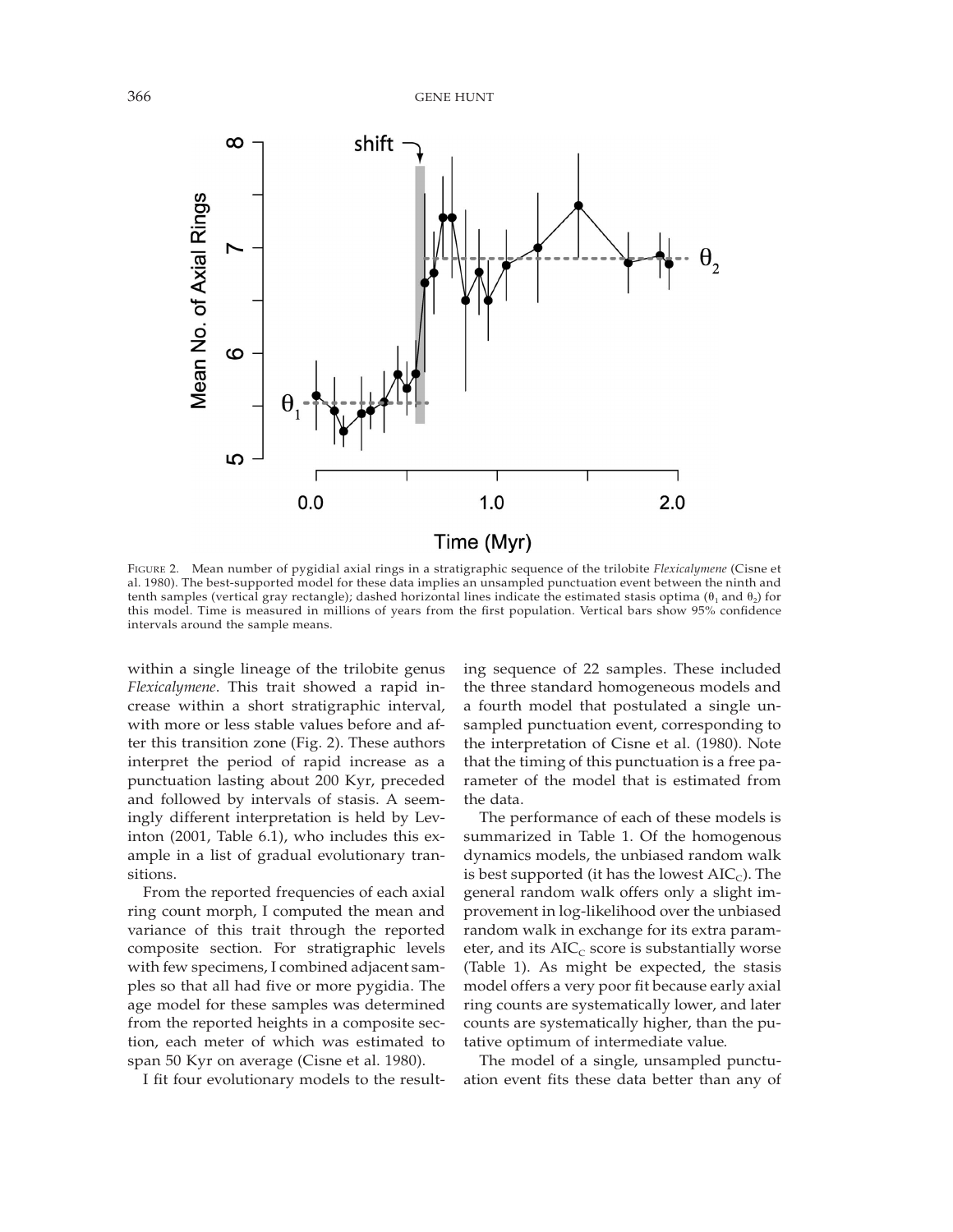TABLE 1. Model fits to *Flexicalymene* pygidial ring number data. Three homogenous evolutionary dynamics models (models 1–3) were fit, along with a model postulating a single, unsampled punctuation event (model 4). Segments refer to the sections of the evolutionary sequence with independent evolutionary dynamics. Abbreviations: log(*L*), log-likelihood; *K*, the number of free model parameters; AIC<sub>c</sub>, bias-corrected Akaike Information Criterion; *w*, Akaike weight. The punctuated model fit for these data assumes the same evolutionary variance before and after the punctuation event. Parameter estimates for the best-supported model (4):  $\theta_1 = 5.52$  rings,  $\theta_2 = 6.90$  rings,  $\omega = 0.017$ rings2 ; dynamics shift after the ninth sample. Akaike weights for models receiving at least moderate support (*w* 0.2) are in bold.

| No. | Model                 | No. of segments | log(L)   | $AIC_{c}$ | w     |
|-----|-----------------------|-----------------|----------|-----------|-------|
|     | Unbiased random walk  |                 | $-2.90$  | 8.01      | 0.375 |
|     | Directional evolution |                 | $-2.82$  | 10.31     | 0.119 |
|     | Stasis                |                 | $-22.43$ | 49.48     | 0.000 |
|     | Punctuation-1         |                 | 1.54     | 7.42      | 0.505 |

the homogeneous dynamics models (Table 1). By far the best-supported position for the shift in dynamics is after the ninth sample (Fig. 2), which corresponds to the interpretation of the original authors. The gain in log-likelihood ( 4 units) is more than enough to offset the greater number of parameters of this model (*K*  $=$  4 relative to  $K = 1$  of the unbiased random walk; this punctuational model assumes the same stasis variance  $[\omega]$  before and after the punctuation). However, the performance of the punctuational model does not unambiguously rule out the possibility of homogeneous dynamics. In particular, the unbiased random walk model is only moderately less successful than the punctuation model; its Akaike weight is large enough so that it should be retained as a plausible explanation of this trait's evolutionary dynamics ( $w = 0.375$ , compared to  $w$  $= 0.505$  for the punctuation model). There is less, but non-negligible, support for the general random walk as well ( $w = 0.119$ ), but this is expected because it is not possible for its fit to be too much worse than that of an unbiased random walk (see Hunt 2006: p. 596).

In summary, the punctuational interpretation of this case study is supported, but it is not possible to rule out a uniform unbiased random walk through the whole sequence. Collecting from additional stratigraphic levels, or of more pygidia within the present intervals, could help to discriminate between these two models better. Some of the levels have means with rather wide confidence intervals (Fig. 2), and this broad uncertainty allows for these data to be consistent with a range of evolutionary dynamics.

Gradual versus Stepped Evolution in *Pseudocubus vema*

Kellogg (1975) documented several million years of body size evolution in the radiolarian lineage *Pseudocubus*. Body size (measured as thoracic width) increased by approximately 50% during this interval, with the increasing trend described as ''stepped'' rather than constant (Fig. 3). Gould and Eldredge (1977), while acknowledging the nuance of Kellogg's description, argued against a gradualistic interpretation of this sequence. Instead, they suggested the existence of three intervals of stasis separated by two punctuations toward larger size. This punctuational reinterpretation was viewed somewhat skeptically by Bookstein et al. (1978), who seemed to suggest that evolution in this lineage was actually more complicated than either a uniform directional trend or two neat punctuation events.

Using the software WinDig (Lovy 1996), I digitized sample means and confidence intervals with respect to depth in core (Kellogg 1975: Fig. 4). I used the confidence intervals and sample sizes to calculate sample variances and the sedimentation rates of Kellogg (1975) to translate core depths into ages.

In addition to the three standard homogenous models (Table 2), I fit to this sequence a model with two unsampled punctuations as per the explanation invoked by Gould and Eldredge (1977). However, in making the case for their three plateaus of stasis, Gould and Eldredge omitted several data points, including the last two samples in the sequence. With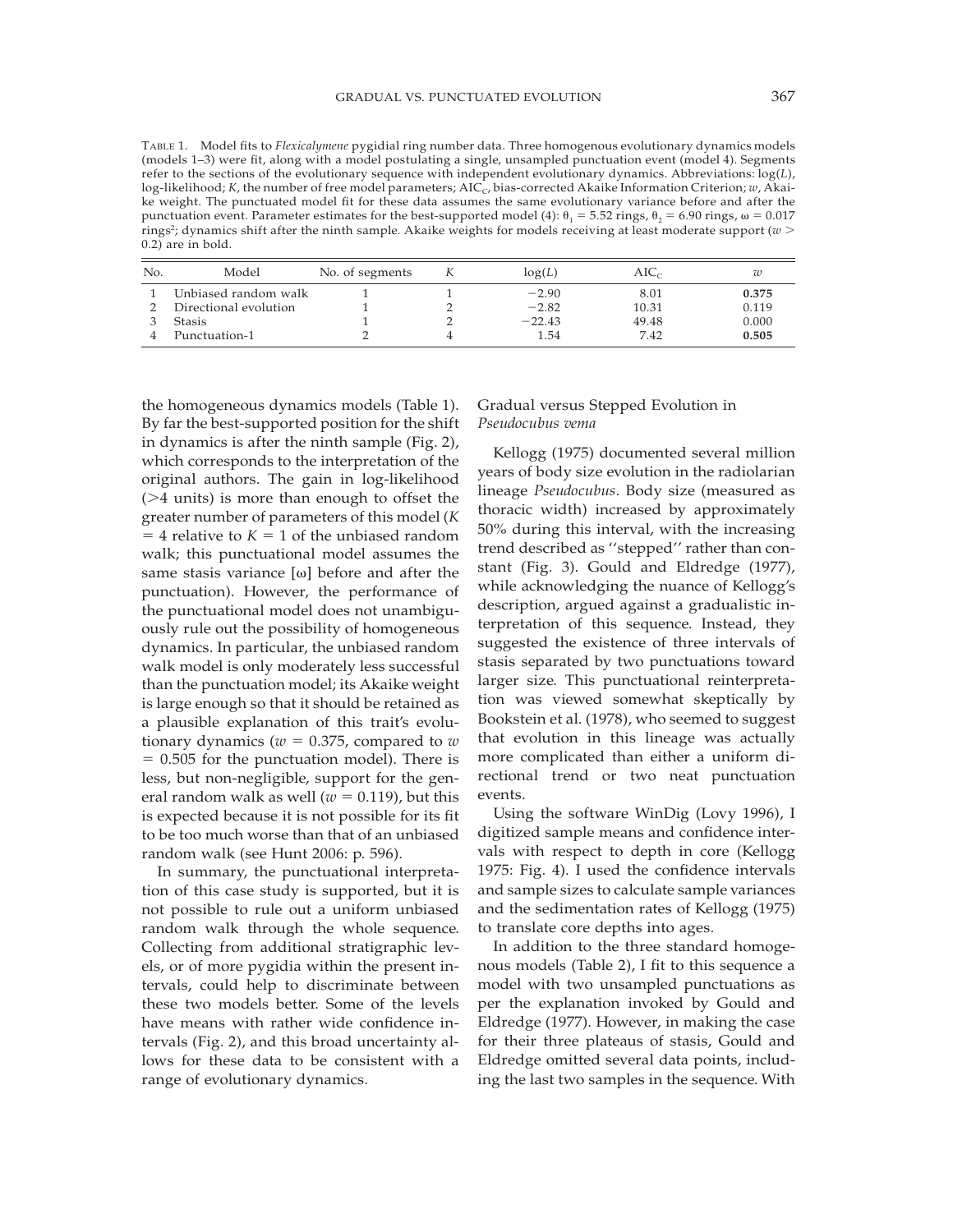

FIGURE 3. Mean thoracic width in the radiolarian lineage *Pseudocubus vema* (Kellogg 1975). Error bars indicate 95% confidence intervals on sample means, and time is measured in millions of years after the first sample. Shown is the best-supported model, which implies an unsampled punctuation event (shift 1, from optimum  $\theta_1$  to  $\theta_2$ ) and a subsequent shift from stasis to an unbiased random walk (shift 2).

these samples included, the last section of the sequence appears decidedly less like the fluctuating evolution of stasis and more like a meandering random walk. Reflecting this possibility, I fit a sixth model to this sequence, which replaces the last putative interval of stasis with an unbiased random walk (Table 2).

Of the homogenous evolutionary dynamics, the general and unbiased random walk models perform about equally well (Table 2). Thus, if only homogenous dynamics are considered, a directional trend is tenable but not conclusive. Postulating a single unsampled punctuation event (model 4, Table 2) worsens model fit, but allowing for two unsampled punctuations produces large improvements in both log-likelihood and  $AIC<sub>C</sub>$  scores (model 5, Table 2). This model has different evolutionary variances for each segment of stasis; fluctuations are very small during the middle interval, and much larger in the first and third segments. This difference in evolutionary variance explains why the ninth population, while closer in thoracic width to the second optimum  $(\theta_2)$  than the first  $(\theta_1)$ , is nevertheless inferred to be part of the first segment. The spread around  $\theta_2$  is consistently very small (the maximum-likelihood estimate of  $\omega_2$  is in fact zero) and so it is more probable that this population is a relatively outlying deviation from the less tightly clustered first optimum (Fig. 3).

Although postulating two unsampled punctuations is markedly better than all homogenous dynamics models, the case for stasis in the third segment is rather weak. Positing instead a shift to an unbiased random walk rather than stasis after the second segment produces a model that is by far the best supported, and accounts for nearly all of the Akaike weight (model 6, Table 2). This favored model shares important features with the two-punctuation model. Both have two intervals of stasis separated by an unsampled punctuation between the ninth and tenth samples, and both result in exactly the same parameter estimates for these segments. In addition, both also imply a shift in evolutionary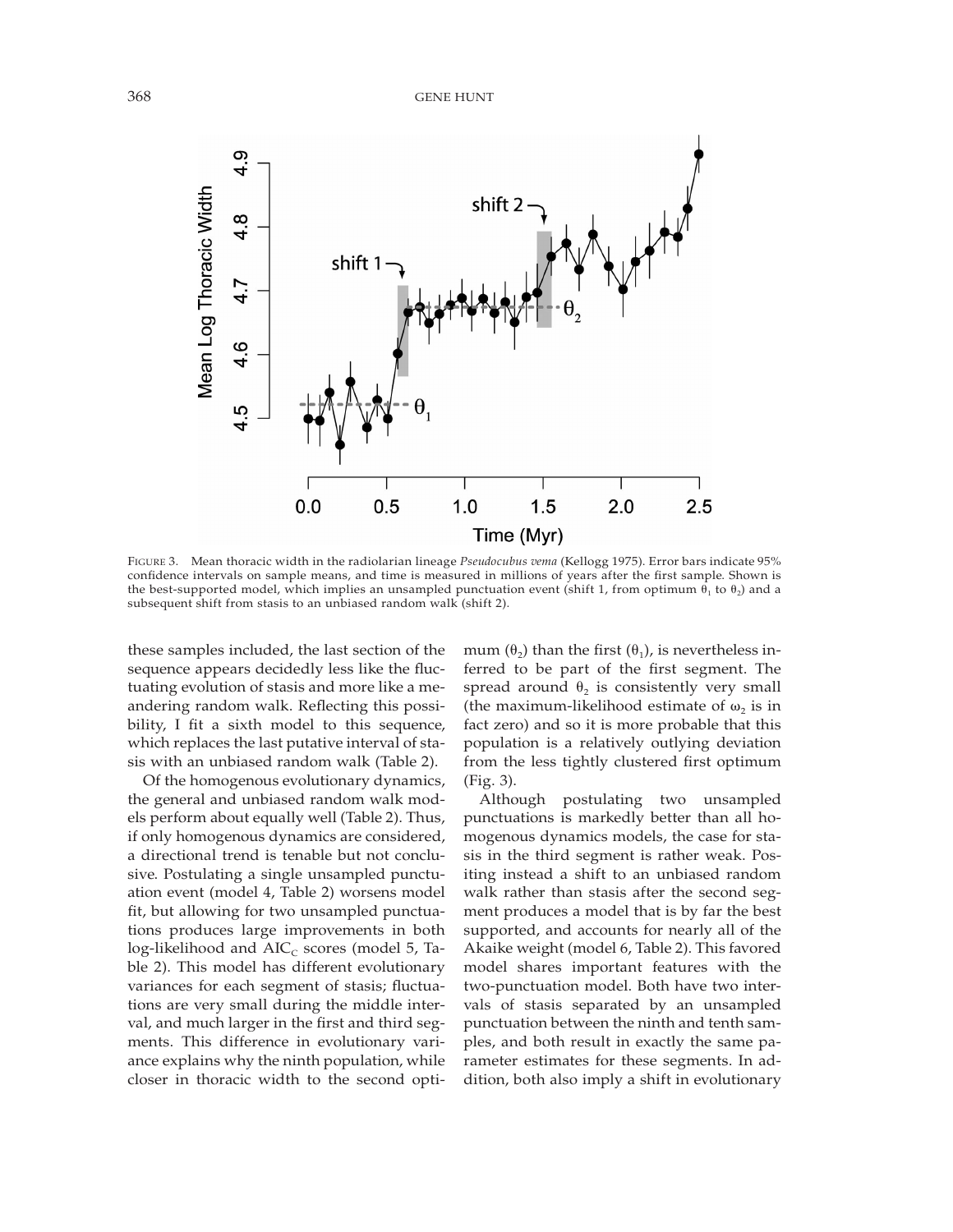

FIGURE 4. Test shape (second eigenshape score) for the foraminifera lineage *Globorotalia* (Malmgren et al. 1983). Vertical error bars indicate 95% confidence intervals on sample means, and time is measured in millions of years after the first sample. Shown is the best-supported model, which implies a single sampled punctuation event (from optimum  $\theta_1$  to  $\theta_2$ ), with the transition zone exhibiting an unbiased random walk (gray rectangle). The indicated shift points (arrows) delimit the maximum-likelihood estimates of the transition interval, and the 95% confidence interval of the shift points are indicated as horizontal error bars around the shift. The onset of the punctuated interval (shift 1) is estimated fairly precisely, but the subsequent return to stasis (shift 2) is much more poorly constrained.

dynamics after the 22nd sample. These models differ only as to whether the third segment fluctuates (stasis) or drifts (random walk).

For the best-supported model, the timing of the first shift in dynamics is well constrained; all solutions in the 95% confidence set shift after the ninth sample. The second transition, from the second stasis optimum to random walk dynamics, is somewhat less tightly inferred. The best solution has the evolutionary dynamics changing after the 22nd sample, but the 95% confidence region includes solutions in which the shift occurs up to four samples earlier.

Thus, body size evolution in *Pseudocubus vema* appears to be neither uniformly gradual nor completely pulsed. Instead, the net evolutionary increase in thoracic width is best ac-

TABLE 2. Model fits to *Pseudocubus vema* thoracic width data. All punctuations are of the unsampled variety (see text); models 4 and 5 posit one and two punctuations, respectively. The punctuated models fit here assume the separate evolutionary variances for each interval of stasis. Model 6 postulates a single punctuation, and then a later transition to an unbiased random walk. Parameter estimates for the best-supported model (6):  $\theta_1 = 4.52$  log  $\mu$ m,  $\theta_2$ = 4.67 log  $\mu$ m,  $\omega_1$  = 0.0017 log  $\mu$ m<sup>2</sup>,  $\omega_2$  = 0 log  $\mu$ m<sup>2</sup>,  $\sigma^2$ <sub>step</sub> = 0.018 log  $\mu$ m/Myr; shift points after the ninth and 22nd samples. Akaike weights for models receiving at least moderate support  $(w > 0.2)$  are in bold. Abbreviations as for Table 1.

| No. | Model                                    | No. of<br>segments | К  | log(L) | $AIC_{c}$ | w     |
|-----|------------------------------------------|--------------------|----|--------|-----------|-------|
|     | Unbiased random walk                     |                    |    | 53.71  | $-105.29$ | 0.000 |
|     | Directional evolution                    |                    |    | 54.81  | $-105.21$ | 0.000 |
|     | <b>Stasis</b>                            |                    |    | 27.56  | $-50.73$  | 0.000 |
|     | Punctuation-1                            |                    | 5. | 47.67  | $-83.11$  | 0.000 |
|     | Punctuation-2                            | 3                  | 8  | 69.87  | $-117.74$ | 0.040 |
| h   | Punctuation-1, then unbiased random walk | 3                  |    | 71.28  | $-124.08$ | 0.960 |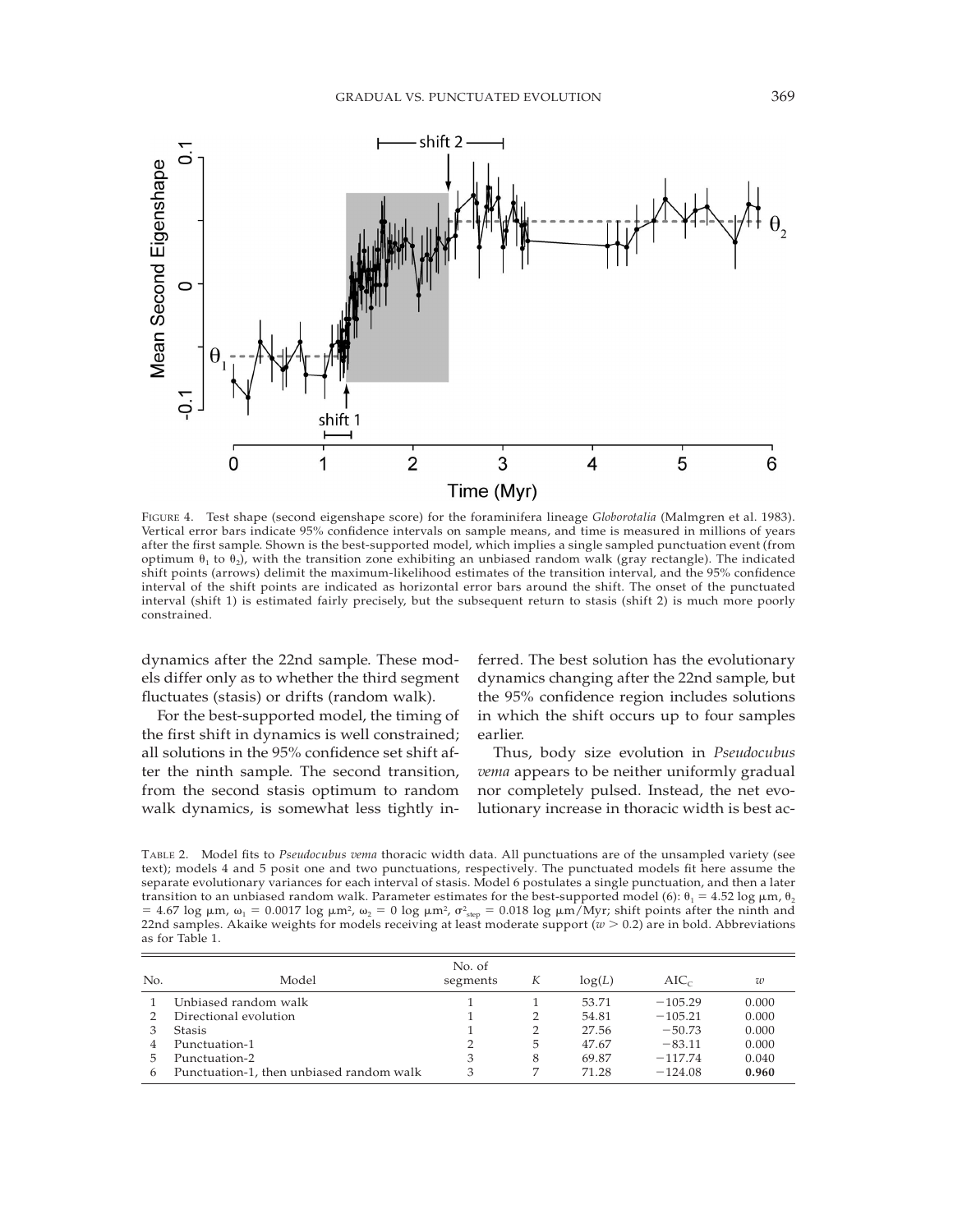counted for by a single punctuated increase, followed later by a shift to an unbiased random walk.

# Punctuated Gradualism in *Globorotalia*

Malmgren and colleagues (1983) measured test size and shape in the planktonic foraminifera lineage *Globorotalia tumida* over roughly the last 10 Myr. Over this interval, they documented a pattern of character change that they called ''punctuated gradualism.'' According to their interpretation, this lineage initially experienced stasis, which then shifted to a fluctuating but generally directional mode of evolution for about 0.6 Myr, after which the lineage experienced stasis for the remainder of the study interval (Fig. 4). This general pattern of change matches the three-stage description of a sampled punctuation given above (stasis– directional change–stasis; Fig. 1B), although the authors are somewhat equivocal as to whether the transitional interval features truly directional evolution. They present several tests that show that an unbiased random walk cannot be rejected for this transition zone, but nevertheless they seem to prefer directional over non-directional change for this interval (Malmgren et al. 1983: p. 382).

This data set has been reanalyzed several times since Malmgren et al.'s original publication. Different studies have focused on the size (test area) or shape (second eigenshape score) traits separately, but these two variables are highly correlated (log area and second eigenshape score,  $r = 0.93$ ,  $p < 0.00001$ ) and show very similar patterns of overall change. Both of the detailed reanalyses of this example—Bookstein 1987 (test size) and Roopnarine 2001 (test shape)—agree with Malmgren et al. (1983) that there are three stages in the evolution of these traits and that net rates of change are highest during the middle, transitional interval (see also Charlesworth 1984; Kitchell et al. 1987; MacLeod 1991). Roopnarine's interpretation paralleled Malmgren et al.'s closely except that he rejected directionality in favor of an unbiased random walk for the punctuation interval. Bookstein's (1987) interpretation differed more fundamentally from Malmgren et al. in that he denied any evidence for stasis in this lineage. In his view,

this sequence was better explained as a series of three unbiased random walks with differing step variances. In summary, there are two points of disagreement among these authors: (1) whether the beginning and ending segments represent stasis or unbiased random walks, and (2) whether evolution during the transition phase is inherently directional.

I reanalyzed foraminifera test shape (second eigenshape score) using MacLeod's (1991) ''best case'' chronology for this core. Because of the stratigraphic uncertainty surrounding the ten oldest samples (Malmgren et al. 1983), these samples were not included in the analysis. Omitting these data points shortens the duration of the first segment of the sequence but does little to alter the overall character trajectory. To the remaining 95 samples (Fig. 4), I fit three uniform and four heterogeneous dynamics models, the latter including one for each of the proposed explanations for this pattern (Table 3).

Of the homogeneous models, the unbiased random walk is the best supported (Table 3). Elaborating on this model to allow for a random walk with two and then three different step variances (models 4 and 5) substantially improves model support with each additional parameter. Consequently, Bookstein's threestage random walk is markedly better than any of the simpler models of evolutionary change (Table 3). However, modeling the beginning and ending segments as stasis rather than random walks (models 6 and 7) results in a rather large increase in model support, and in fact, these two models account for nearly all the Akaike weight among all models. The superior performance of these models supports the conclusion of Malmgren et al. (1983) and Roopnarine (2001) that this sequence of trait values starts and ends in stasis; these segments achieve too little net divergence to be adequately accounted for by a random walk. As for the directionality of the transition phase, modeling the transition zone as a general random walk rather than an unbiased random walk does not improve the loglikelihood enough to make up for its additional parameter (Table 3). Thus, the overall interpretation of this sequence matches that of Roopnarine: test shape experiences stasis, in-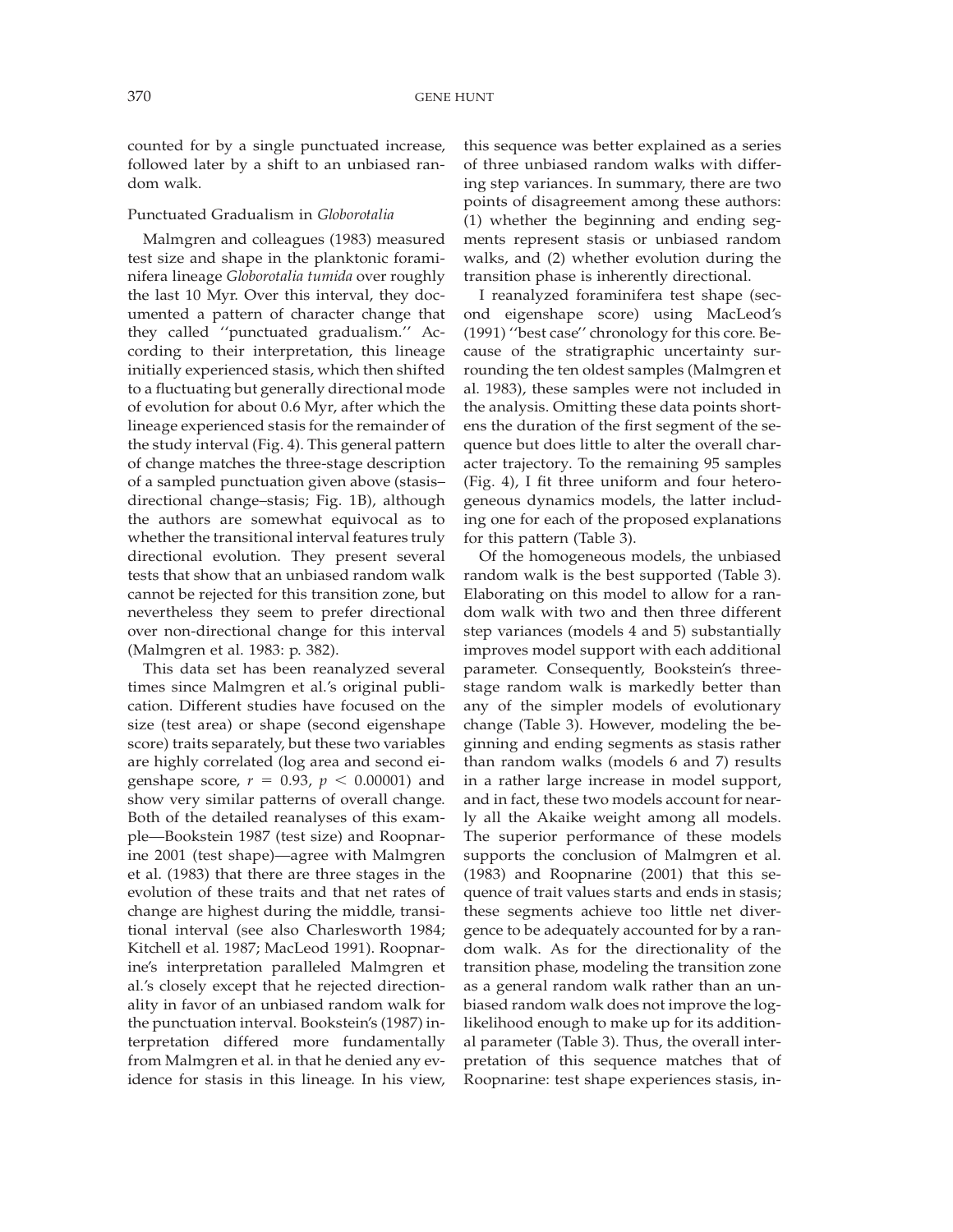TABLE 3. Model fits to putative punctuated anagenesis of test shape in the *Globorotalia tumida* lineage. ''Unbiased random walk-2'' and ''Unbiased random walk-3'' have two and three segments, respectively, each with separate step variance parameter values. The punctuation models (6, 7) differ as to whether the transition interval exhibits inherently directional change (7) or not (6); both assume equal evolutionary variances before and after punctuation event. Parameter estimates for the best-supported model (6):  $\theta_1 = -0.057$  units,  $\theta_2 = 0.049$  units,  $\omega = 0.00013$  units<sup>2</sup>,  $\sigma_{\rm step}^2$  = 0.013 units<sup>2</sup>/Myr, shift points after the 17th and 65th samples (see Fig. 4). Akaike weights for models receiving at least moderate support ( $w > 0.2$ ) are in bold. Abbreviations as for Table 1.

| No. | Model                                                  | No. of<br>segments K |    | log(L) | $AIC_{c}$ | w     |
|-----|--------------------------------------------------------|----------------------|----|--------|-----------|-------|
|     | Unbiased random walk                                   |                      |    | 232.18 | $-462.32$ | 0.000 |
|     | Directional evolution                                  |                      |    | 232.40 | $-460.67$ | 0.000 |
|     | <b>Stasis</b>                                          |                      | 2  | 167.51 | $-331.02$ | 0.000 |
| 4   | Unbiased random walk-2                                 |                      | 3  | 238.57 | $-470.86$ | 0.000 |
| b.  | Unbiased random walk-3                                 |                      | 5. | 243.12 | $-475.55$ | 0.002 |
| 6   | Sampled punctuation (unbiased random walk transition)  |                      | 6  | 250.37 | $-487.76$ | 0.763 |
|     | Sampled punctuation (directional evolution transition) |                      |    | 250.50 | $-485.70$ | 0.263 |

terrupted by an interval of accumulating but not inherently directional change before stasis is again resumed.

Unlike the previous two cases, this example exhibits considerable uncertainty in the timing of shifts in dynamics. The solution to the best-fit model (6) starts the transition phase after the 17th sample and resumes stasis after the 65th sample (Fig. 4). The onset of this transition phase has a moderately narrow 95% confidence interval that ranges from about 250 Kyr before to about 50 Kyr after the estimated shift point (see Fig. 4). The confidence region for the end of the punctuated interval is much broader, including samples 750 Kyr before and 600 Kyr after the estimated shift point. Thus, although the estimated duration of the transition interval according to model 6 is approximately 1.1 Myr, the much shorter duration estimated by previous authors ( $\sim$  600 Kyr) is also consistent with these results. It is worth noting that the only other model with any substantial support (model 7) has identical estimated shift points to model 6, and nearly the same confidence intervals on those shift points.

Bookstein's three-stage unbiased random walk model does not perform as well as models that invoke stasis for these data, but he analyzed test size rather than test shape. Although size and shape are highly correlated, they do differ in the degree of constancy in their beginning and ending segments (Malmgren et al. 1983; compare their figures 4 and 5). Test size meanders more than shape in

these portions of the sequence, and in fact Bookstein's three-stage unbiased random walk does outperform all other models for the size data (results not shown). This difference is in line with the general finding that shape characters tend to exhibit stasis more so than size-related features (Hunt 2007).

### **Age Model Error**

*General Considerations.* Age models are approximations that are sometimes systematically biased and always subject to random error. As a result, it is important to consider how errors in age determination may influence the results of any evolutionary analysis.

It is useful to begin by noting that some kinds of age model error do not influence these analyses at all. Uniform additive error has no effect whatsoever on any of these models; all parameter estimates and log-likelihoods are unchanged if each sample's age is underestimated or overestimated by a fixed amount. Uniform multiplicative errors—for example, if sedimentation is correctly inferred to be constant but at a incorrect rate—affect the absolute value of parameter estimates but do not change log-likelihoods. Constant multiplicative errors are equivalent to changing the units with which time is measured, which has no effect on model support (Hunt 2006). The stasis model and its elaborations (such as unsampled punctuations) are furthermore insensitive to all errors that do not alter the order in which samples occur, because evolution is not time-dependent under stasis (i.e.,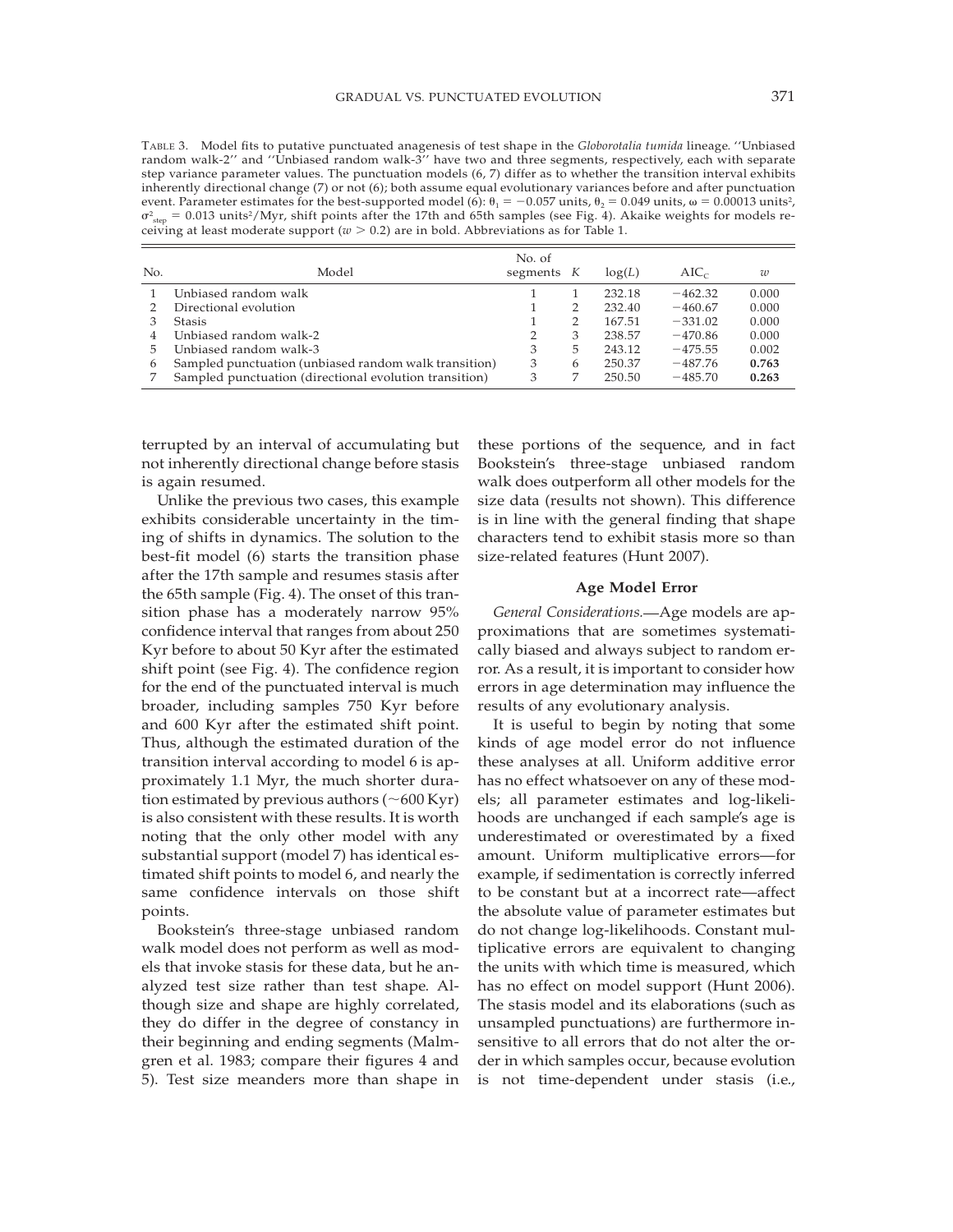TABLE 4. Sensitivity of the empirical examples to age model error. For each of the three empirical examples, the second column lists the best-supported model and the third column its degree of support (Akaike weight) assuming the original age model. Next is listed the Akaike weight for that same model using a revised or alternative age model (if available). The last column lists the range of Akaike weights observed in the middle 90% of randomized age models. These simulated age models assume that the order of samples is correct but that the relative spacing given by the age model is completely unreliable (see text). These simulations included 1000 replicates for the *Flexicalymene* data, 200 replicates for *Pseudocubus*, and 100 replicates for *Globorotalia*. Larger data sets and more complex models produced longer run times, and the number of replicates was scaled accordingly.

|                                              |                                                                                                                    | Akaike weights          |                |                                                       |
|----------------------------------------------|--------------------------------------------------------------------------------------------------------------------|-------------------------|----------------|-------------------------------------------------------|
| Lineage                                      | Best model                                                                                                         | Original<br>ages        | ages           | Alternative Randomized<br>ages                        |
| Flexicalymene<br>Pseudocubus<br>Globorotalia | Punctuation-1<br>Punctuation-1, then unbiased random walk<br>Sampled punctuation (unbiased random walk transition) | 0.505<br>0.960<br>0.763 | 0.958<br>0.731 | $0.380 - 0.510$<br>$0.548 - 0.982$<br>$0.672 - 0.762$ |

elapsed time does not enter into the likelihood calculations, Hunt 2006: eq. 9). Thus, unless the actual succession of samples is incorrectly inferred, parameter estimates and log-likelihoods are not affected. Directional evolution and random walks are time dependent, however, and so their parameter estimates and log-likelihoods are influenced by age errors. Moreover, as long as at least one of the evolutionary models under consideration is time dependent, the relative support for different candidate models will change whenever the temporal spacing of samples is altered. The sensitivity of an analysis can range from trivial to substantial, depending on the particular example.

*Updating Age Models.* None of the examples analyzed in this paper were published recently, and their age models rely on correspondingly dated chronostratigraphy. For example, the calculated sedimentation rates for Kellogg's *Pseudocubus* data are tied to absolute age estimates for magnetic reversals that are over 40 years old (Kellogg 1975). Using the more modern values in Gradstein et al. (2004) changes the inferred sedimentation rates in different parts of the core but has almost no effect on evolutionary inference. Even with more current age determinations, the model of an unsampled punctuation followed by a transition to an unbiased random walk is still overwhelmingly supported (Table 4).

MacLeod (1991) explored the role of age model uncertainty in the case of *Globorotalia*, and the preceding analysis used his ''bestcase'' chronology. To explore a maximally different but still plausible age model, I reanalyzed these data using MacLeod's ''worstcase'' chronology (''best'' and ''worst'' refer to models that minimize and maximize, respectively, variation in sediment accumulation rates through the core). As in the *Pseudocubus* example, the relative support for the candidate evolutionary models is essentially unaffected by using an alternative age model (Table 4).

The *Flexicalymene* sequence has perhaps the greatest vulnerability to age model error because it includes specimens collected at multiple stratigraphic sections. In addition to the normal sources of age error within a site, this age model also depends crucially on the regional correlation of Cisne and Rabe (1978). Although the volcanic ash marker beds used to correlate different sections are still deemed reliable, some of the stratigraphic concepts from Cisne and Rabe (1978) have not been supported by more recent work (Brett and Baird 2002). Unfortunately, it is not possible to update this sequence with revised ages because Cisne et al. (1980) did not report detailed information for their numerous samples, instead summarizing evolutionary patterns using a composite standard section. As a result, it is difficult to reevaluate the robustness of evolutionary inferences in the light of improved chronostratigraphic understanding. However, this example's best-supported model—a single unsampled punctuation—is robust to age model error, provided that samples are at least correctly assigned to pre- and post-punctuation intervals. Reexamination of the stratigraphic context of the original sam-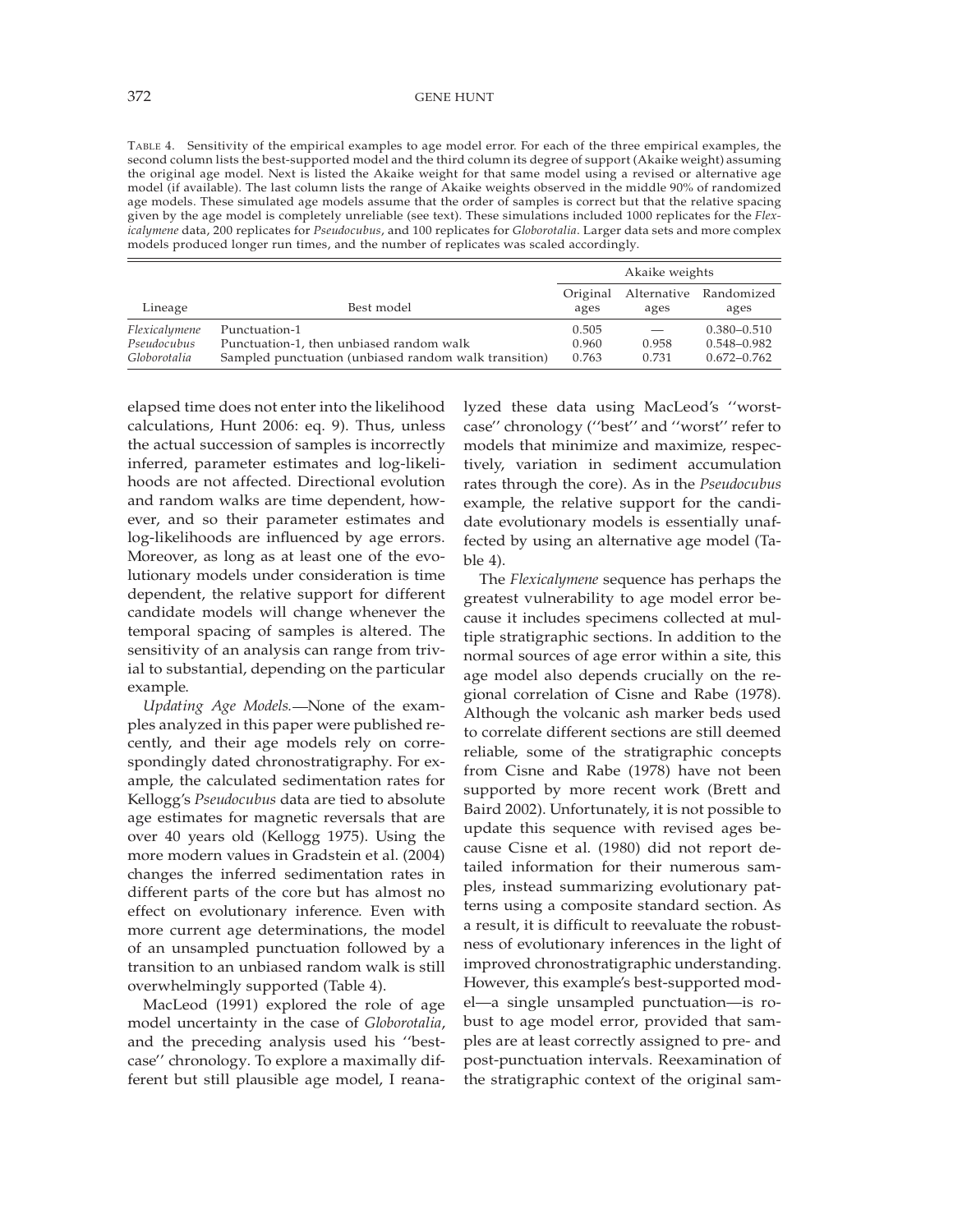ples or new collecting from the region should be able to resolve this uncertainty.

*Simulating Lousy Age Control.* Although uncertainty remains for the *Flexicalymene* example, evolutionary inferences for the two other case studies appear to be robust to age model revision. Age models like these routinely assume constant sedimentation rates at some scale of stratigraphic resolution, yet most depositional environments are likely to exhibit short-term variation in sediment accumulation rates, which will result in random, point-to-point errors in determining sample ages. One could explore this kind of age model error in many ways. In this section, I assume a near worst-case scenario of extremely poor age control. If conclusions are robust to this unrealistically high age model error, it is likely that more plausible errors will also be of no consequence.

The age model error for a particular sequence of *n* samples was simulated as follows. The age of the oldest sample was set to zero and time was counting forward to the time elapsed until the last sample, *t.* Next, *n* ages were drawn at random from a uniform distribution between zero and *t.* Once sorted, these were assumed to be the ages of the *n* samples. After this sorting, a minimum spacing between samples was enforced to avoid unrealistically short durations between samples. The value of this minimum spacing was set to be much smaller than the minimum observed time between adjacent samples in the age model—10 Kyr for *Flexicalymene*, 5 Kyr for *Pseudocubus*, and 1 Kyr for *Globorotalia*. In essence, this procedure models a situation in which the order of samples is reliable but the relative temporal spacing of samples is very poorly constrained, with an abundance of undetected short-term variation in sediment accumulation rates.

In general, this rather extreme age error has only modest effect on the analyses reported here (Table 4). The *Flexicalymene* data almost always fit the punctuational model best (Table 4), with most of the remaining Akaike weight supporting an unbiased random walk. Conclusions about the *Pseudocubus* lineage are also robust, although in some cases the two-punctuation model (model 5 in Table 2) accounts for a much larger portion of the available Akaike weight than when the actual or updated age models are used (Table 4). Similarly, the *Globorotalia* results under these degraded age models differ only modestly from their values under the actual age models (Table 4). These results do not necessarily imply that all conceivable age errors do not matter, but at least the conclusions supported here are not overly dependent on the details of the age models used.

#### **Discussion**

Fortey (1985) dissects some of the interpretive difficulties inherent to the gradualism/ punctuated equilibria dichotomy. He notes an asymmetry between the two paradigms in that, even when morphological and stratigraphic intermediates indicate gradual change, a pulsed interpretation can be shielded from rejection by postulating additional punctuation events between sampled populations. Fortey suggests that the principle of parsimony can be used to prefer gradualistic models because they subsume all the observations with fewer ad hoc events (punctuations), but he does not indicate exactly how simplicity should be weighed against the improved fit of more complicated, punctuational models.

The approach outlined in this paper can be viewed as a statistical implementation of Fortey's reasoning. In essence, AIC and related metrics achieve a compromise between goodness-of-fit (measured as log-likelihood) and parsimony (measured as the number of model parameters). Relative to uniform evolutionary change, explanations invoking multiple punctuations are penalized because they are more complicated—they require more parameters to specify. Therefore, punctuational models should be preferred only when their log-likelihood advantage more than offsets their increased complexity.

In this paper, I have used  $AIC<sub>C</sub>$  to balance model fit and complexity. This metric is widely used and has a firm epistemic foundation (Forster and Sober 1994). There are some concerns that this metric may unduly favor models of high complexity (e.g., Link and Barker 2006), and other metrics, such as the Bayes In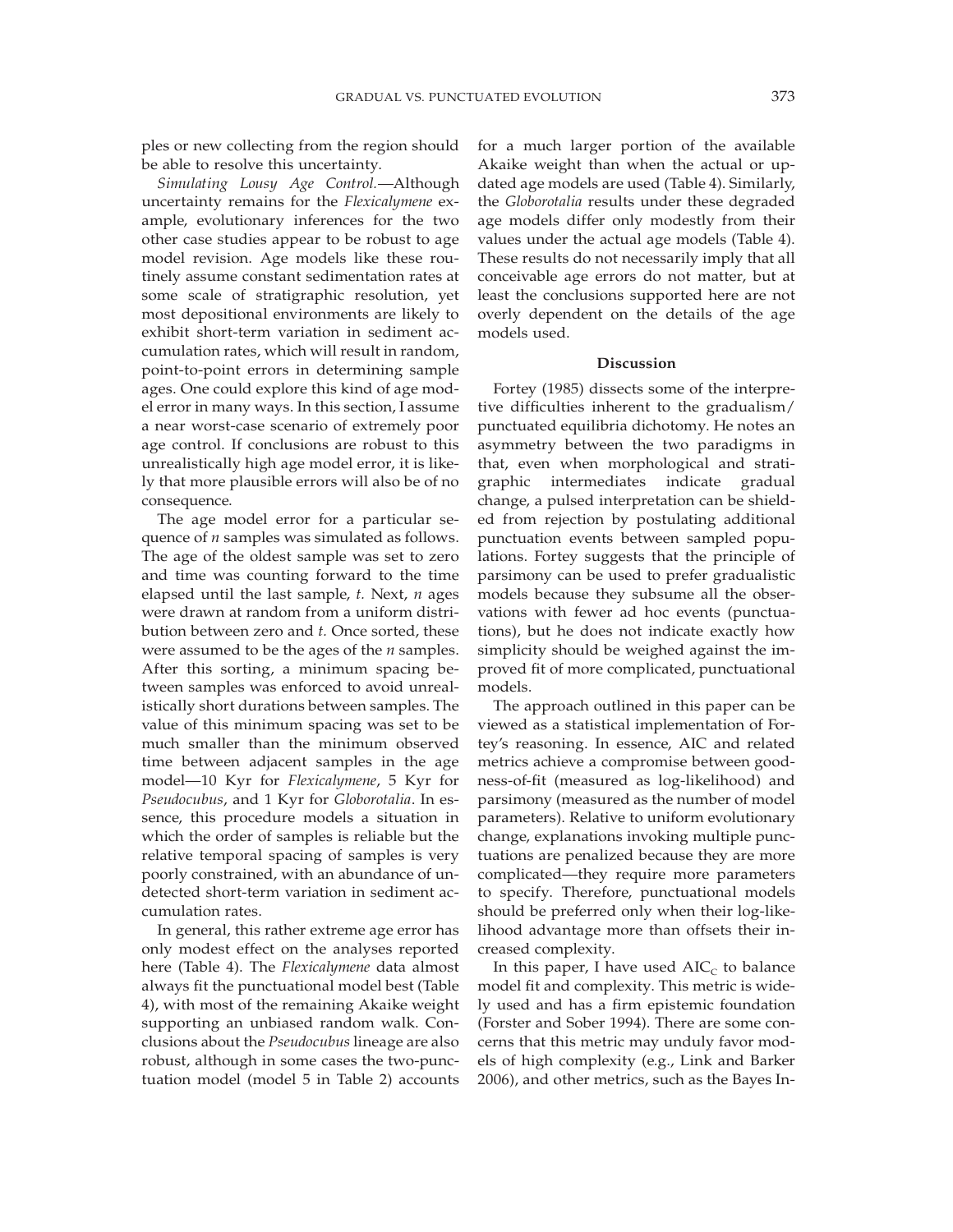formation Criterion (BIC) are sometimes used instead to avoid this over-fitting. Most alternatives, however, ultimately rely on log-likelihood as a measure of model fit and so can be implemented rather easily in the framework described here. In practice, whether the  $AIC_C$ over-fits may depend on the complexity of the phenomena being modeled. The BIC may outperform the AIC when the generative processes have only a few parameters, but the opposite can be true when reality is highly dimensional (Forster 2001; Burnham and Anderson 2004). Given the interplay of ecology and population genetics that ultimately governs the evolutionary trajectory of lineages, it seems likely that the evolutionary reality to be modeled is usually rather complex, and thus the  $AIC<sub>C</sub>$  may be particularly justified in this context.

There have been several previous attempts to formulate gradual and punctuational models in statistical terms. A few statistical tests for rate heterogeneity have been developed (Charlesworth 1984; Kitchell et al. 1987), but evidence for rate heterogeneity is less useful than explicit comparisons of pulsed and gradual explanations. An early attempt at the latter was made by Bookstein et al. (1978), and it shares with the present approach the strategy of fitting sets of models and choosing the best performing model or models. However, that approach fits evolutionary models via linear regression assuming independence among different stratigraphic levels, an assumption that is violated for most kinds of evolutionary change.

More recently, Roopnarine (2001) developed a procedure to examine evolutionary series for evidence of changing evolutionary dynamics. This procedure distinguished unbiased random walks from other evolutionary dynamics by using the Hurst exponent, a metric that relates the trait range and temporal span of a sequence (Roopnarine et al. 1999; Roopnarine 2001). A randomization procedure is used to test observed Hurst exponents against a null model of an unbiased random walk, and the analysis is repeated in a moving window through the sequence to explore if the dynamics change over time. In the case of the *Globorotalia* lineage, this approach leads to an

account of morphological evolution that is very similar to the best-supported model here. However, because it employs randomization tests of a null model, it cannot easily be used to compare the statistical support among competing explanations.

Most of the models fit to data in this paper derive from qualitative accounts of previous workers. However, these prior accounts were, at least in part, inspired by the actual pattern of trait changes over time. This poses a potential problem for statistical inference because models should not be derived from the data to which they are applied (Bookstein 1987; Hunt 2006). One possible resolution to this difficulty is to decide on a set of canonical models that should be applied routinely to all data sets. Several classes of models could be included, and within a class (e.g., unsampled punctuations), one would fit a suite of models (e.g., one, two, three, etc. punctuations) rather than just the specific model that looks most promising. In practice, it will not be fruitful to fit very complex models unless a sequence has a very large number of samples—the parsimony component to  $AIC<sub>c</sub>$  scores will strongly penalize complex models when there are few samples. According to this strategy, candidate models are decided a priori and there is no danger of unfairly focusing on those tailored to a particular data set. However, the class of potential heterogeneous models is very large, and it may not be easy to decide ahead of time which models should be included in a standard analysis. Absent an established set of canonical models, it is probably prudent to demand a high level of support from models that are potentially inspired by the data to be analyzed.

Thus far, I have not much considered possible artifactual causes of punctuated patterns. Ecophenotypic response to environmental change, immigration of related taxa into the study area, and condensed stratigraphic intervals can all produce patterns that mimic punctuated evolution within a lineage. Ecophenotypy and lineage replacement are always difficult to evaluate in fossils, although some understanding of how the studied traits vary with environmental conditions can help. Regardless, to the extent that these two factors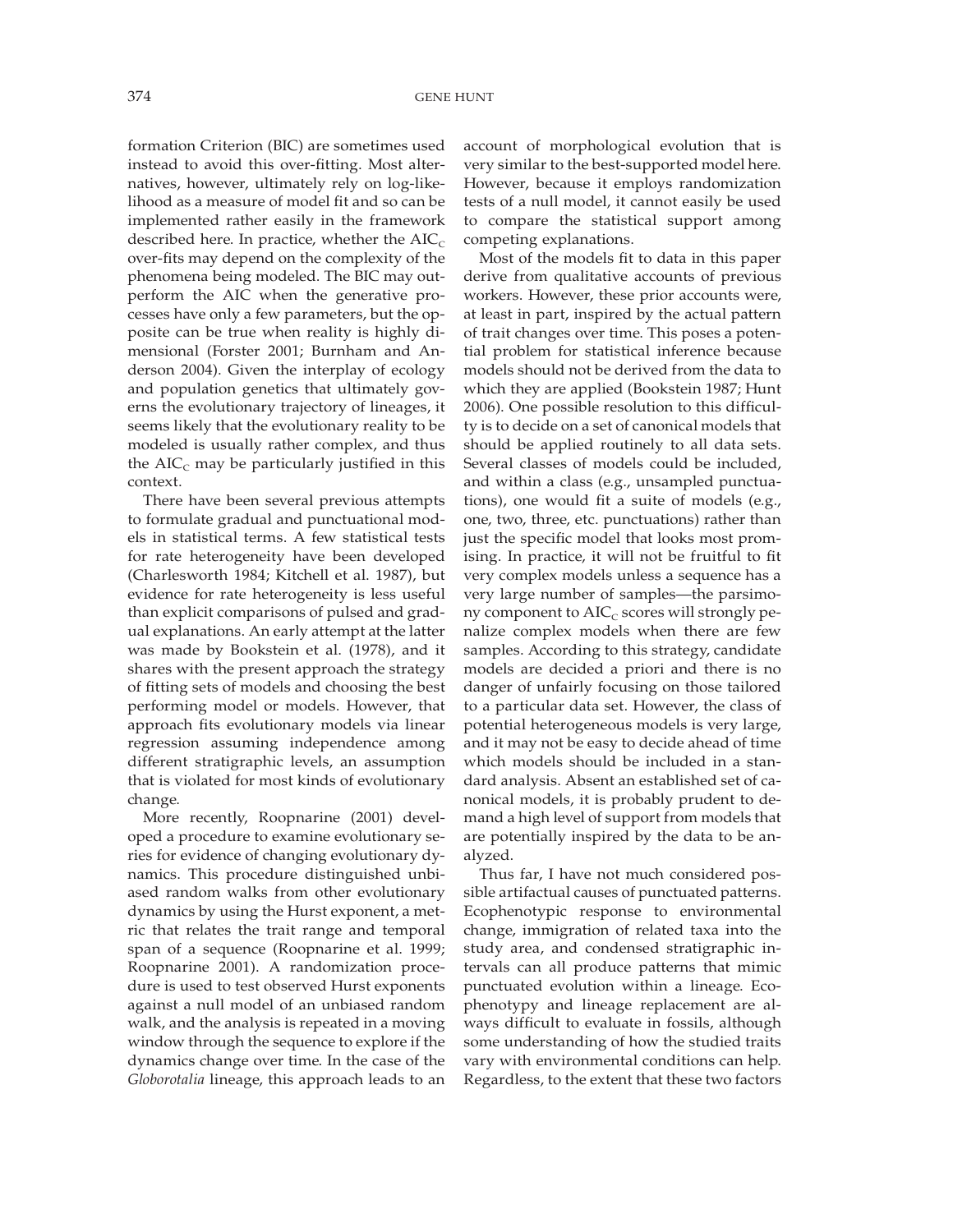operate, they will confound any attempts to analyze evolutionary changes in fossil lineages, and so the problems they pose are not specific to the methods described here. The possibility that a punctuation is an artifact of normal rates of change observed in a stratigraphic section with missing or condensed time can be evaluated from sedimentological and stratigraphic evidence, and the effects of these and other age model errors can be evaluated by simulation, as was done for the examples presented here. Alternatively, methods are now being developed that attempt to infer parameters of morphological evolution that explicitly employ uncertainty in sample ages and other geological parameters (Hannisdal 2007).

In Eldredge and Gould's (1972) original formulation, the pace of phyletic gradualism is said to be ''even and slow.'' Here, I operationalize gradual change as that occurring under a uniform evolutionary dynamic. In practice, when punctuational interpretations are tenable, the best-supported uniform model is likely to be some kind of random walk. I believe that this formulation of gradualism corresponds well to most historical uses of the term (e.g., Gingerich 1985), although some authors might add a requirement of directionality (e.g., Levinton 2001: p. 320). Regardless, my main concern is not historical fidelity but rather scientific utility. After all, many unresolved arguments from this debate involved defining exactly what is meant by terms such as ''gradual'' and ''sudden.'' Evaluating punctuational hypotheses in terms of homogeneous versus heterogeneous dynamics has the virtues of being reasonable, biologically interesting, and above all, unambiguously testable.

The methodological framework described in this paper allows hypotheses of punctuated evolution to be evaluated, but it is actually much more general, encompassing any evolutionary scenario in which dynamics change over time. A subset of these heterogeneous dynamics models imply pulsed change, but many other biologically interesting models do not (e.g., Bookstein's multi-stage random walk). Theory necessarily influences observation, and one unintended consequence of the gradualism—punctuated equilibria dichotomy may have been that diverse evolutionary patterns have been coerced into two exclusive categories (Bookstein et al. 1978; Malmgren et al. 1983), perhaps to the detriment of our understanding of evolutionary patterns as preserved in the fossil record.

#### **Summary**

1. The question of gradual versus pulsed evolution can be made tractable by focusing on the homogeneity of evolutionary dynamics. Gradual explanations invoke uniform dynamics within sequences and punctuational models imply heterogeneity in the rules governing evolutionary divergence.

2. The class of heterogeneous dynamics models includes some that imply pulsed evolutionary change. These models can be assessed statistically by extending the likelihood framework used to evaluate the traditional homogeneous modes of evolutionary change (directional change, unbiased random walk, stasis).

3. Two kinds of punctuated change are particularly useful to consider in this framework: (a) unsampled punctuations, in which the evolutionary change is too rapid relative to the temporal spacing of samples to be captured, and (b) sampled punctuations, in which the transitional period of rapid change is represented by intermediate populations. Unsampled punctuations are conveniently modeled as two periods of stasis with different optima; the punctuation results from an instantaneous shift from one optimum to the other. When more than a few intermediate populations are known, evolutionary change will usually be better modeled as a sampled punctuation. In this kind of punctuation, the transitional period is modeled explicitly as a period of directional (or at least accumulating) change sandwiched between intervals of stasis.

4. This framework was applied to test several empirical claims of punctuated change. Results support the finding of punctuated change in the pygidia of *Flexicalymene*, although a uniform random walk is also plausible. The evolutionary trend of increasing size in the radiolarian *Pseudocubus vema* was neither purely gradual nor completely pulsed. Instead, the best-supported model entails a sin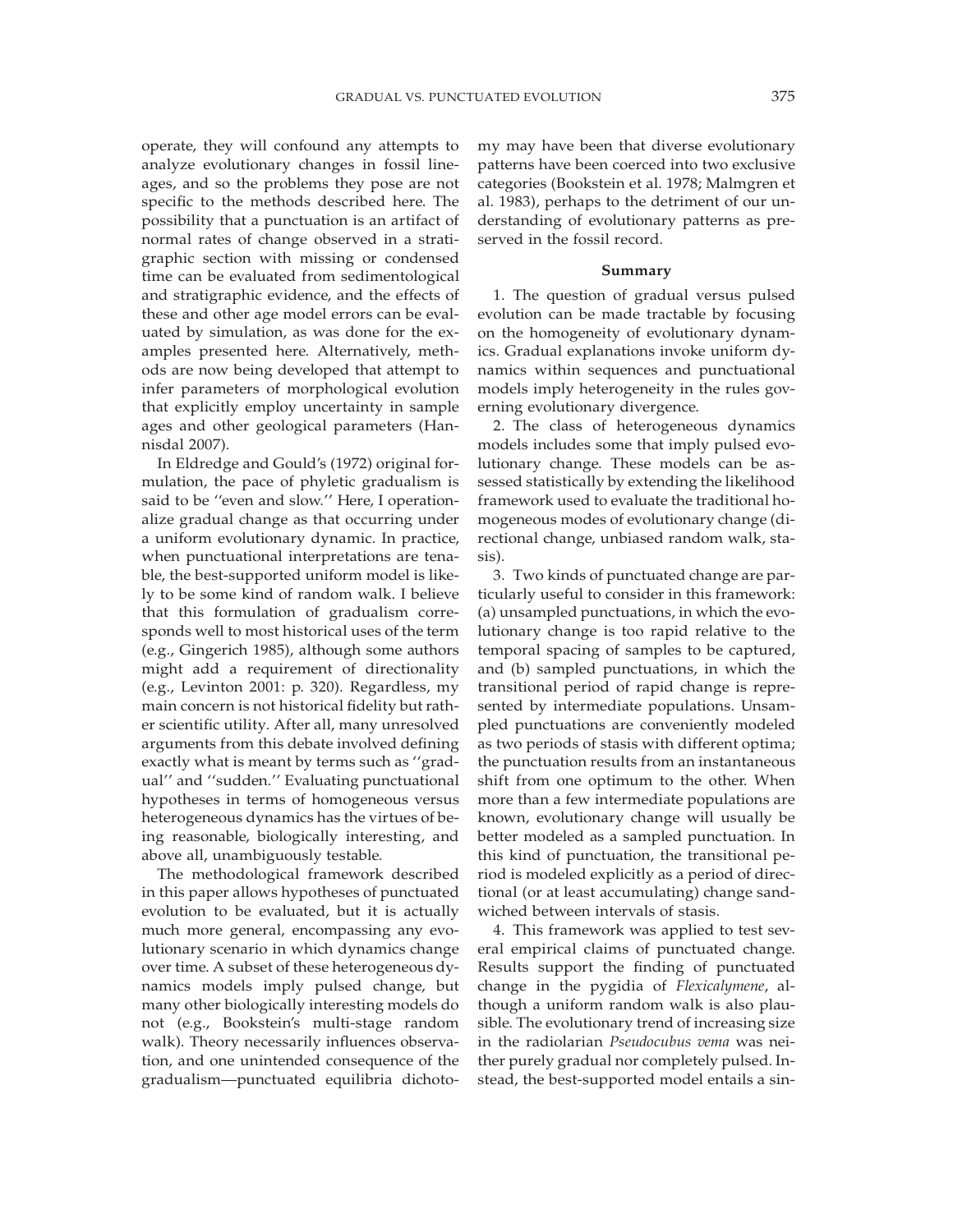gle punctuated increase, followed later by a shift to an unbiased random walk. Finally, test shape in the foraminifera *Globorotalia* was best accounted for as a sampled punctuation, with a transitional period of elevated (but not directional) change intercalated between intervals of stasis. Simulations suggest that these interpretations are robust to plausible errors in the age models, although some uncertainty remains for the *Flexicalymene* time series.

# **Acknowledgments**

This manuscript benefited from discussions with P. Wagner and P. Novack-Gottshall, and from a careful reading by K. R. Thomas. I thank S. Wang and B. Hannisdal for their thoughtful and constructive reviews. I am particularly grateful to B. Hannisdal for insisting that I not cop out about age model error.

# **Literature Cited**

- Akaike, H. 1974. A new look at the statistical model identification. IEEE Transactions on Automatic Control 19:716–723.
- Anderson, D. R., K. P. Burnham, and W. L. Thompson. 2000. Null hypothesis testing: problems, prevalence, and an alter-
- native. Journal of Wildlife Management 64:912–923. Bookstein, F. L. 1987. Random walk and the existence of evolutionary rates. Paleobiology 13:446–464.
- Bookstein, F. L., P. D. Gingerich, and A. G. Kluge. 1978. Hierarchical linear modeling of the tempo and mode of evolution. Paleobiology 4:120–134.
- Brett, C. E., and G. C. Baird. 2002. Revised stratigraphy of the Trenton Group in its type area, central New York State: sedimentology and tectonics of a Middle Ordovician shelf-to-basin succession. Physics and Chemistry of the Earth 27:231– 263.
- Burnham, K. P., and D. R. Anderson. 2004. Multimodel inference. Understanding AIC and BIC in model selection. Sociological Methods and Research 33:261–304.
- Butler, M. A., and A. A. King. 2004. Phylogenetic comparative analysis: a modeling approach for adaptive evolution. American Naturalist 164:683–695.
- Charlesworth, B. 1984. Some quantitative methods for studying evolutionary patterns in single characters. Paleobiology 10: 308–318.
- Cisne, J. L., and B. D. Rabe. 1978. Coenocorrelation: gradient analysis of fossil communities and its applications to stratigraphy. Lethaia 11:341–364.
- Cisne, J. L., G. O. Chandlee, B. D. Rabe, and J. A. Cohen. 1980. Geographic variation and episodic evolution in an Ordovician trilobite. Science 209:925–927.
- Eldredge, N., and S. J. Gould. 1972. Punctuated equilibria: an alternative to phyletic gradualism. Pp. 82–115 *in* T. J. M. Schopf, ed. Models in paleobiology. Freeman, Cooper, San Francisco.
- Eldredge, N., J. N. Thompson, P. M. Brakefield, S. Gavrilets, D. Jablonski, J. B. C. Jackson, R. E. Lenski, B. S. Lieberman, M. A. McPeek, and W. I. Miller. 2005. The dynamics of evolutionary stasis. *In* E. S. Vrba and N. Eldredge, eds. Macroevolution: di-

versity, disparity, contingency. Paleobiology 31(Suppl. to No. 2):133–145.

- Erwin, D. H., and R. L. Anstey. 1995. Speciation in the fossil record. Pp. 11–38 *in* D. H. Erwin and R. L. Anstey, eds. New approaches to speciation in the fossil record. Columbia University Press, New York.
- Estes, S., and S. J. Arnold. 2007. Resolving the paradox of stasis: models with stabilizing selection explain evolutionary divergence on all timescales. American Naturalist 169:227–244.
- Forster, M. 2001. The new science of simplicity. Pp. 83–119 *in* A. Zellner, A. Keuzenkamp, and M. McAleer, eds. Simplicity, inference and modelling. Cambridge University Press, Cambridge.
- Forster, M., and E. Sober. 1994. How to tell when simpler, more unified or less *ad hoc* theories will provide more accurate predictions. British Journal of the Philosophy of Science 45:1–35.
- Fortey, R. A. 1985. Gradualism and punctuated equilibria as competing and complementary theories. Special Papers in Palaeontology 33:17–28.
- Gingerich, P. D. 1985. Species in the fossil record: concepts, trends, and transitions. Paleobiology 11:27–41.

———. 1993. Quantification and comparison of evolutionary rates. American Journal of Science 293-A:453–478.

- Gould, S. J. 2002. The structure of evolutionary theory. Belknap Press of Harvard University Press, Cambridge.
- Gould, S. J., and N. Eldredge. 1977. Punctuated equilibria: the tempo and mode of evolution reconsidered. Paleobiology 3: 115–151.
- Gradstein, F. M., J. G. Ogg, and A. G. Smith, eds. 2004. A geological time scale 2004. Cambridge University Press, Cambridge.
- Hannisdal, B. 2006. Phenotypic evolution in the fossil record: numerical experiments. Journal of Geology 114:133–153.
- . 2007. Inferring phenotypic evolution in the fossil record by Bayesian inversion. Paleobiology 33:98–115.
- Hansen, T. F. 1997. Stabilizing selection and the comparative analysis of adaptation. Evolution 51:1341–1351.
- Hansen, T. F., and E. P. Martins. 1996. Translating between microevolutionary process and macroevolutionary patterns: the correlation structure of interspecific data. Evolution 50:1404– 1417.
- Hoffman, A. 1989. Arguments on evolution. Oxford University Press, New York.
- Hunt, G. 2004. Phenotypic variation in fossil samples: modeling the consequences of time-averaging. Paleobiology 30:426–443.
- 2006. Fitting and comparing models of phyletic evolution: random walks and beyond. Paleobiology 32:578–601.
- . 2007. The relative importance of directional change, random walks, and stasis in the evolution of fossil lineages. Proceedings of the National Academy of Sciences USA 104: 18404–18408.
- -. 2008. PaleoTS: modeling evolution in paleontological time-series, Version 0.3–1.
- Hunt, G., M. A. Bell, and M. P. Travis. 2008. Evolution toward a new adaptive optimum: phenotypic evolution in a fossil stickleback lineage. Evolution 62:700–710.
- Hurvich, C. M., and C.-L. Tsai. 1989. Regression and time series model selection in small samples. Biometrika 76:297–307.
- Jackson, J. B. C., and A. H. Cheetham. 1999. Tempo and mode of speciation in the sea. Trends in Ecology and Evolution 14: 72–77.
- Kalinowski, S. T., and M. L. Taper. 2005. Likelihood-based confidence intervals of relative fitness for a common experimental design. Canadian Journal of Fisheries and Aquatic Science 62:693–699.
- Kellogg, D. E. 1975. The role of phyletic change in the evolution of *Pseudocubus vema*. Paleobiology 1:359–370.